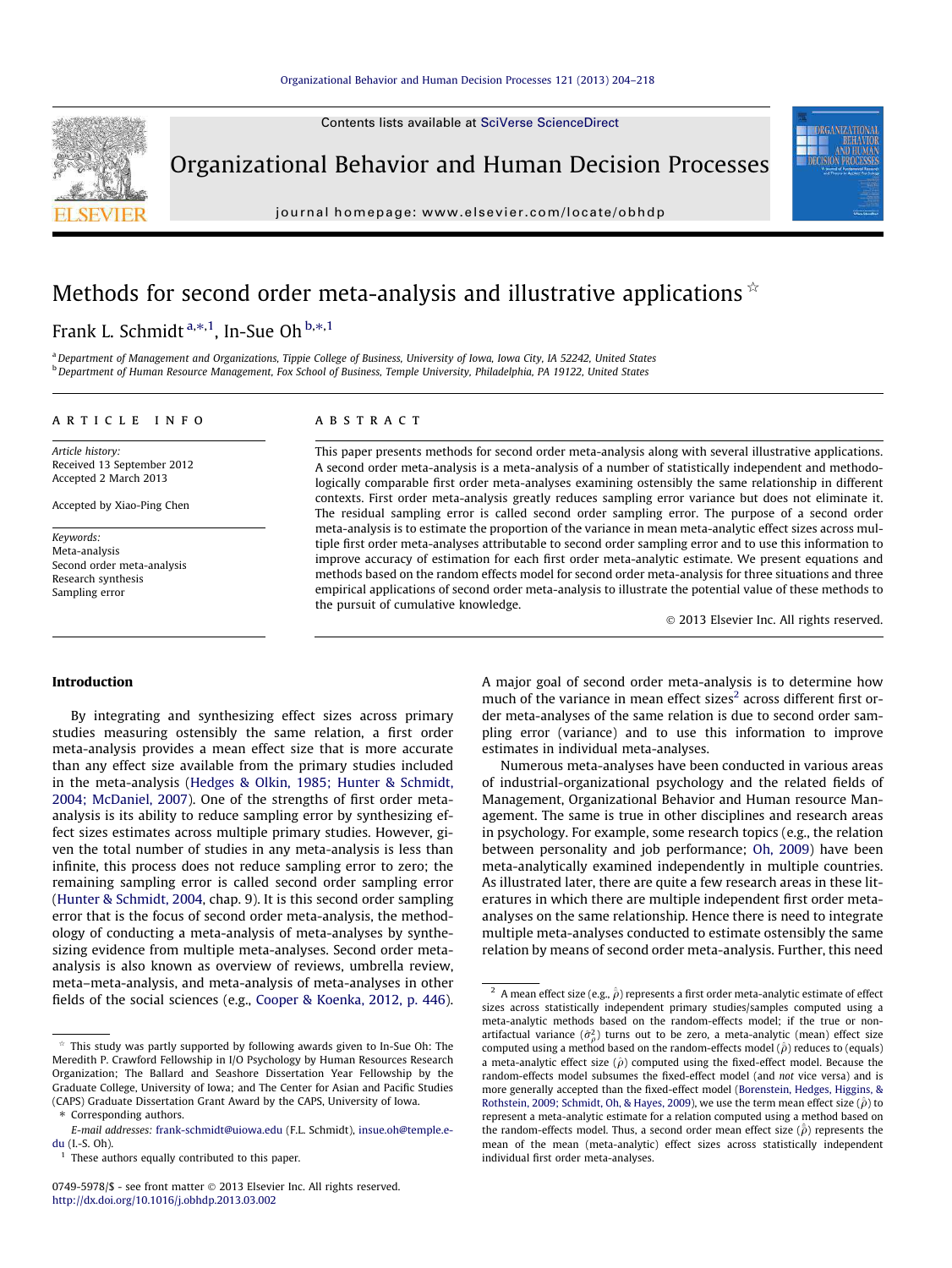will increase in the future as more multiple meta-analyses accumulate in the literature. Cooper and Koenka (2012) examined methods for integrating results across different meta-analyses and concluded that none of the currently available methods are really satisfactory (particularly in estimating the amount of true variance). If we decide to synthesize effect size across the first order meta-analyses, there are three options to choose from as suggested in Borenstein, Hedges, Higgins, and Rothstein (2009, pp. 184–186).

The first option is to conduct a full meta-analysis including all primary studies. This is an omnibus meta-analysis pooling all primary studies across all potential moderators followed by separate meta-analyses for different potential moderators. As stated in Borenstein et al. (2009, chap. 19, p. 186), "if the subgrouping is not of major importance, or if multiple different subgroupings of the studies are being considered, then [this] is the more logical choice''. However, this option is possible only if all primary studies and data used in each first order meta-analysis are available to the researcher(s); in practice, this is often not the case. For example, studies in some of the meta-analyses might be written in languages that the researchers do not understand. In addition, although this procedure produces the same grand mean estimate as second order meta-analysis, it does not allow one to estimate the variance (and the percentage of that variance) across subgroup meta-analyses that is (and is not) due to second order sampling error, because the method does not allow second order sampling error variance to be computed. This option is frequently advocated and therefore we later discuss in more detail the disadvantages of this option in comparison to a second order meta-analysis. That material is presented later in this paper after the necessary conceptual foundations for understanding second order meta-analysis have been presented. The two options described next are viable when first order meta-analytic estimates are the only available input.

The second option (Borenstein et al., 2009, chap. 19) is to combine (i.e., average) mean effect sizes across first order meta-analyses of interest while ignoring the between-meta-analysis variance. Some scholars have conducted a second order analysis of this sort on the relations between personality and job performance across multiple, minimally overlapping, prior first order meta-analyses (e.g., Barrick, Mount, & Judge, 2001). According to Cooper and Koenka (2012, p. 458), this is the most common way in which second order meta-analysis is conducted at present. However, as discussed later, this option does not allow estimation of the amount of true (i.e., non-artifactual) variance between meta-analyses means (useful in estimating the credibility intervals for the second order meta-analytic means). Nor does it allow estimation of the amount of observed variation across meta-analyses that is due to second order sampling error (useful in estimating the confidence intervals for the second order meta-analytic means).

The third option (Borenstein et al., 2009, chap. 19) is to combine mean effect sizes across meta-analyses of interest while modeling the between-meta-analysis variance. This is the best option when primary studies from all relevant first order meta-analyses are unavailable (a second order meta-analysis can be conducted using only first order meta-analytic estimates), and there is a need to estimate the between-meta-analysis variance (for example, when each meta-analysis represents a random sample of a different population [e.g., country, occupation, type of industry, military vs. civilian]). As noted by Cooper and Koenka (2012, p. 458), complete statistical methods necessary for conducting this type of second order meta-analysis have not yet been introduced. Hunter and Schmidt (2004, pp. 406–408) briefly discussed how to compute second order sampling error but did not fully explicate the statistical methods necessary for estimating the between-meta-analysis variance. Borenstein et al. (2009, chap. 19, p. 183) acknowledged that second order meta-analysis needs to model this additional source of variability, but ''[t]he mechanism for doing so is beyond the scope of an introductory book''.

The major goal of this study is to present statistical methods for second order meta-analysis modeling between-meta-analysis variation with several illustrative applications. Later in this paper, after the conceptual and methodological bases for second order meta-analysis have been presented, we consider and address several potential objections to this procedure. The methods of second order meta-analysis are a straightforward generalization of first order random effects (RE) meta-analysis methods to the meta-analytic analysis of the mean effect size estimates across multiple meta-analyses. The methods presented in this paper cannot be applied to fixed effects (FE) meta-analyses. In response to critiques of the FE model (e.g., Hedges, 1994; Hunter & Schmidt, 2000; Schmidt et al., 2009), the FE meta-analysis model is rarely used today. This is because FE models assume *a priori* that there can be no real variation in effects sizes across studies (i.e., no variation beyond sampling error variance), an unrealistic assumption (Hunter & Schmidt, 2000; Raudenbush, 1994, 2009; Schmidt et al., 2009). This assumption would substantially bias downward the estimate of second order sampling error in any second order meta-analysis. The methods presented in this paper are based on the Hunter–Schmidt meta-analysis methods, which include only RE models. The second order meta-analysis methods introduced below are based on ''a fully random-effects model'' because they assume random effects both within and across meta-analyses (Borenstein et al., 2009, chap. 19, p. 183). To explicate this, we first present a brief review of the basic equations of first order meta-analysis, using the correlation coefficient as the illustrative statistic. Analogous equations apply for the *d* statistic. In first order meta-analysis, effect sizes from primary studies/samples are weighted by the inverse of their sampling error or a close approximation thereof. The following discussion of first order meta-analysis assumes such study weights. See Schmidt, Oh, and Hayes (2009; see also Brannick, Yang, & Cafri, 2011) for an extended discussion of the weighting of primary studies in first order meta-analysis.

#### Review of first order meta-analysis methods

### *Simple (bare bones) first order meta-analysis*

The simplest form of meta-analysis is one in which only sampling error is taken into account, referred to as bare bones metaanalysis (Hunter & Schmidt, 2004, chap. 3). In this version of meta-analysis, there is no correction for measurement error. Eqs. (1) and (2) are the fundamental equations for this form of metaanalysis:

$$
S_r^2 = S_{\rho_{xy}}^2 + E(S_{e_{r_i}}^2),\tag{1}
$$

where  $S_r^2$  is the weighted variance of the observed correlations  $(r_i)$ across statistically independent primary studies, *S* 2 *er* is the sampling error variance for each correlation, and  $E(S_{e_{r_i}}^2)$  is the weighted average of these sampling error variances. Transposing, we obtain Eq. (2):

$$
\hat{S}_{\rho_{xy}}^2 = S_r^2 - E(S_{e_{r_i}}^2). \tag{2}
$$

The term on the left in Eq. (2) is the variance of the actual population study correlations, estimated as the (weighted) observed variance of the correlations minus the expected (weighted average of) sampling error variance as computed from the usual formula for the sampling error variance of correlations (Hunter & Schmidt, 2004, chap. 3). If the term on the left side of Eq. (2) is zero or very small, the final result is the (weighted) mean observed correlation  $(\bar{r})$  and its standard deviation corrected for sampling error alone (SD<sub> $\rho_{\mathsf{xy}}$ ). [Note that in a FE model, this value is assumed by fiat to</sub>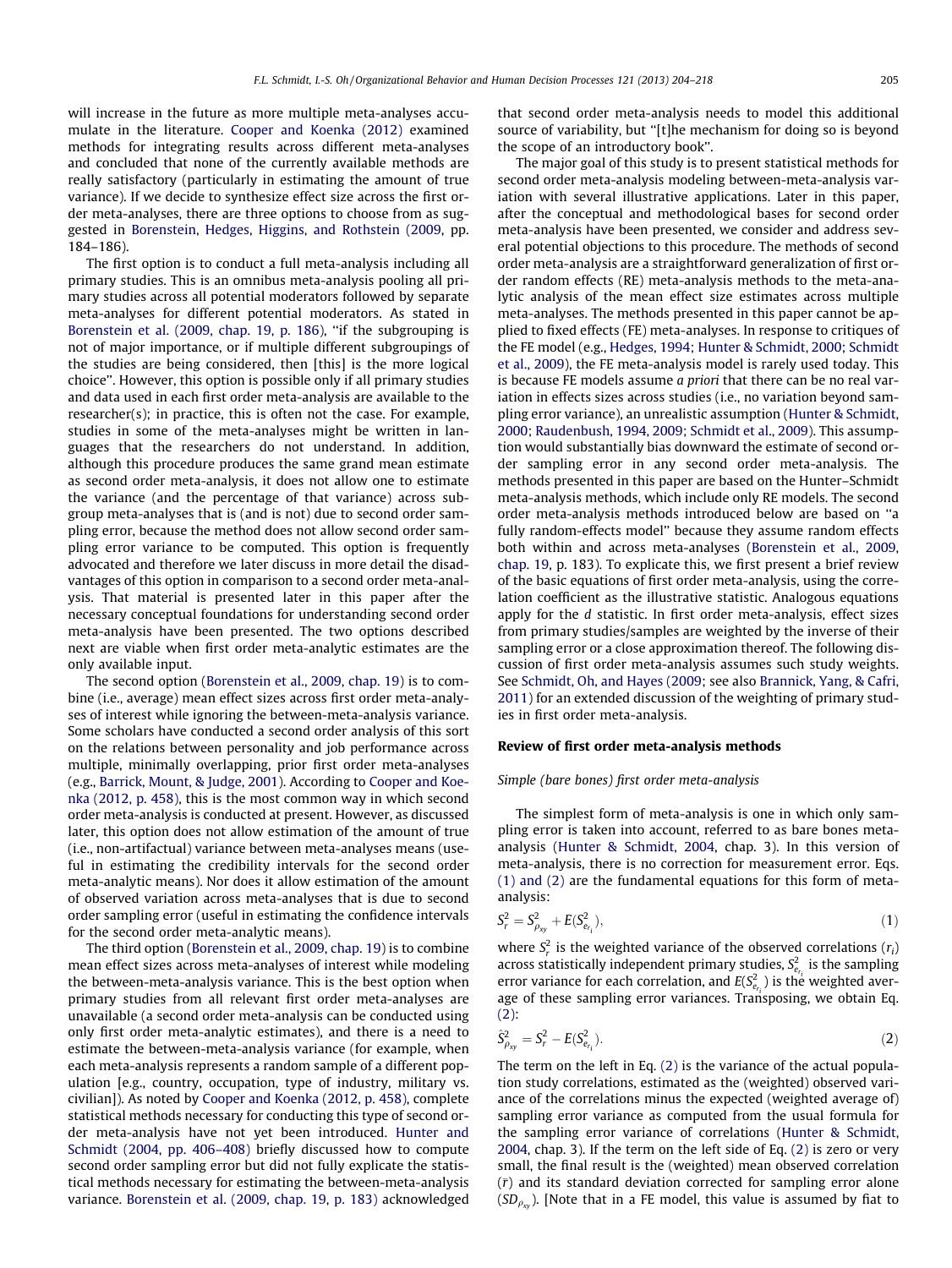be zero.] If the term on the left side of Eq. (2) is large, there may be a search for moderators, which may be conducted either by subgrouping studies by moderator values and conducting separate meta-analyses or by regressing study correlations onto hypothesized moderators (i.e., meta-regression) (Aguinis, Gottfredson, & Wright, 2011; Borenstein et al., 2009, chaps. 19–20).

#### *First order meta-analysis correcting each effect size individually*

Measurement error is present in all measures used in all research and it biases all estimates of relationships in research. As a result, it is important to include corrections for these biases in order to obtain unbiased estimates of relationships. In comparison with bare bones meta-analysis, a more complete and accurate form of meta-analysis (Hunter & Schmidt, 2004, chapter 3) is one in which each correlation is first corrected for the downward biases created by measurement error (and for range restriction and dichotomization, if present). The meta-analysis is then performed on these corrected correlations (symbolized *rc*). Eq. (3) is the basic equation for this form of meta-analysis.

$$
\hat{S}_{\rho}^{2} = S_{r_{c}}^{2} - E(S_{e_{r_{c_{i}}}}^{2}),
$$
\n(3)

where the term on the left side of the equation is the estimated variance of the actual (disattenuated) population correlations,  $S^2_{r_c}$  is the weighted variance of the correlations that have been corrected individually for measurement error,  $S^2_{e_{r_{c_i}}}$  is the sampling error variance for each corrected correlation, and  $E(S^2_{e_{r_c}})$  is the weighted mean across the corrected correlations of these sampling error variance values. In this form of meta-analysis, each corrected correlation  $(r_{c_i})$  is weighted by  $N_i \times r_{\mathsf{xxi}} \times r_{\mathsf{yy_i}}$ ; that is, by the three-way product of sample size  $(N_i)$ , the reliability of the independent variable measure (*rxx<sup>i</sup>* ), and the reliability of the dependent variable measure (*ryy<sup>i</sup>* ), where *i* indicates the *i*th study. This 3-way product represents the inverse of the sampling error variance of a correlation corrected for measurement error (Hunter & Schmidt, 2004, chap. 3). If there is, in addition, a correction for range restriction, this study weight becomes a 4-way product.

The first term on the right side of Eq. (3) is the observed weighted variance of the correlations that have been individually corrected for measurement error; this figure is typically larger than the weighted variance of the uncorrected correlations, because the correction for measurement error increases the variance of the correlations. The second term on the right is the expected weighted sampling error variance of these correlations. This sampling error is larger than in the case of Eq. (2) because the corrections for measurement error increase the sampling error in each correlation (Hunter & Schmidt, 2004, chap. 3). Procedures for calculating this sampling error variance are given in Hunter and Schmidt (2004, pp. 206–207). The term on the left side of Eq. (3)  $(\hat{S}^2_\rho)$  is the estimate of the variance of the disattenuated population correlations (i.e., the population parameter true score correlations). If this term is zero or very small, the final result of the meta-analysis is the (weighted) mean corrected correlation ( $\hat{\rho}$ ) and its standard deviation corrected for sampling error and measurement error  $(SD<sub>o</sub>)$ . If the term on the left side of Eq. (3)  $(\hat{S}^2_\rho)$  is large, there may be a search for moderators.

### *First order artifact distribution meta-analysis*

If few of the primary studies provide the estimates of reliability (and other relevant artifacts) required to correct for measurement error (and other artifacts), meta-analysis can nevertheless be carried out by use of such estimates from other credible sources other relevant studies, test manuals, etc. This procedure is called artifact distribution meta-analysis (Hunter & Schmidt, 2004, chap.

4). Eq. (4) is the fundamental equation for this form of metaanalysis.

$$
\hat{S}_{\rho}^{2} = \left(\frac{\hat{\bar{\rho}}}{\bar{r}}\right)^{2} S_{r}^{2} - \left(\frac{\hat{\bar{\rho}}}{\bar{r}}\right)^{2} E(S_{e_{r_{i}}}^{2}).
$$
\n(4)

The term on the left side of Eq. (4) is the estimate of the variance of the population (parameter) disattenuated correlations. In this form of meta-analysis, it is not possible to directly compute the variance of the corrected correlations, because observed correlations are not corrected individually. However, the first term on the right side of Eq. (4) estimates this value as the product of the variance of the uncorrected correlations and the square of the mean correction factor. The correction factor is the factor by which the mean observed correlation,  $\bar{r}$  (the bare bones meta-analytic mean estimate), is increased when the mean true score population correlation,  $\hat{\rho}$ , is estimated, based on the correction for mean level of measurement error. This follows from the fact that the measurement error corrections increase the variance of the correlations by the square of this factor (Hunter & Schmidt, 2004, chap. 4). The basic statistical principle here is that if one multiplies any set of numbers by a constant, the standard deviation is multiplied by that constant and the variance is multiplied by the square of that constant. The second term on the right side of Eq. (4) estimates the sampling error variance in the same manner, based on the same principle. The corrections for measurement error increase sampling error variance, and the factor by which it is increased is again the square of the mean correction factor. In the second term on the right in Eq. (4), the sampling error variance is the weighted average of the sampling error variances in the individual (primary) studies included in the meta-analysis. The term on the left side of Eq. (4)  $(\hat{S}^2_\rho)$  is the estimate of the variance of the disattenuated population correlations (i.e., the true score correlations). If this term is zero or very small, the final result is the (weighted) mean corrected correlation  $(\hat{\rho})$ and its standard deviation corrected for sampling error and measurement error (SD<sub> $\rho$ </sub>). If the term on the left side of Eq. (4) ( $\hat{S}_{\rho}^2$ ) is large, there may be a search for moderators.

These are the basic principles and methods of first order psychometric meta-analysis. It is well accepted that meta-analysis has proven to be a critical and important methodological advance and has contributed greatly to the advancement of research progress and cumulative knowledge (e.g., see Bangert-Drowns, 1986; Chan & Arvey, 2012; DeGeest & Schmidt, 2010; McDaniel, 2007; Murphy & Newman, 2003; Sackett, 2003). However, it is nevertheless important to continue to strive for additional methodological advances in order to add additional useful tools for researchers that will help to further clarify the knowledge bases contained in our research literatures. In this connection, meta-analysis has been and will be a constantly evolving research integration tool (Schmidt, 2008). This is the motivation for the present paper on second order meta-analysis methods.

### Second order meta-analysis: general principles

As mentioned briefly, second order meta-analysis has two important advantages over other approaches to interpreting multiple meta-analyses on the same question. First, second order metaanalysis allows estimation of the extent to which second order sampling error variance explains the differences between the mean effects across first order meta-analysis and allows estimation of the amount (if any) of true (i.e., non-artifactual) variance across these mean effect sizes. Second, second order meta-analysis allows one to compute the reliability of the differences between metaanalyses in mean effect sizes. This, in turn, allows more accurate estimation of the true mean effect sizes in each first order metaanalysis. No other method of interpreting multiple first order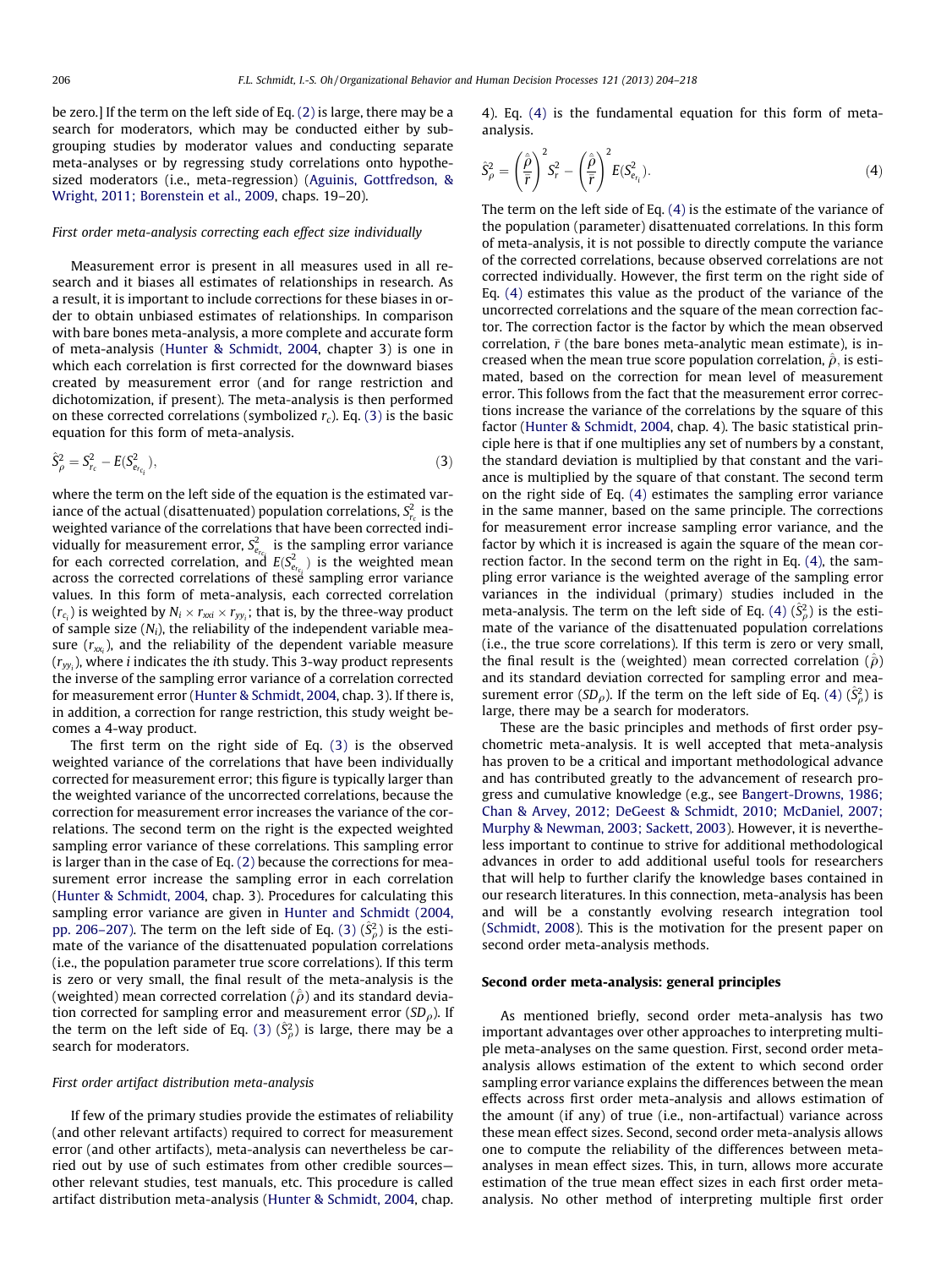meta-analyses allows either of these advantages. The nature and value of these advantages will become clearer as we present and examine the methods of second order meta-analysis.

These basic equations and principles of first order meta-analysis can be generalized to second order meta-analysis. We again use the correlation coefficient as the illustrative statistic; the equations for the *d* statistic are directly analogous. The input to a first order meta-analysis is an effect size estimate from each of the primary studies included in the meta-analysis. The input to a second order meta-analysis is, by contrast, the meta-analytic *mean* effect size estimate from each of the *m* meta-analyses included in the second order meta-analysis; that is,  $\hat{\bar{p}}_1$ ,  $\hat{\bar{p}}_2$ ,  $\hat{\bar{p}}_3$  ......  $\hat{\bar{p}}_m$ .

Among other purposes, second order meta-analysis provides a method for testing the reality of multiple hypothesized moderator variables simultaneously. A finding that second order sampling error accounts for all of the variability of the mean correlations or effect sizes across the individual meta-analyses suggests that the observed differences among the individual meta-analysis means do not represent real moderator effects. As discussed later, alternatives to second order meta-analysis cannot provide this information. In addition, as shown later, if second order sampling error accounts for less than 100 percent of the variance of the mean correlations or effect sizes across meta-analyses, the method of second order meta-analysis provides a useful means for increasing the accuracy of the estimates of the mean correlations in each individual meta-analysis.

It is important to note that second order meta-analysis requires the assumption that the different first order meta-analyses are statistically independent. Strictly speaking, the requirement of statistical independence means that the primary studies or samples contained in a first order meta-analysis should not also be included in any of the other first order meta-analyses. There are many situations in which this assumption is met. For instance, we later present an example application of second order metaanalysis in which the first order meta-analyses were all carried out in different countries and were therefore statistically independent (Oh, 2009). We present another example application in which multiple independent first order meta-analyses were carried out by the same research team (Mesmer-Magnus, DeChurch, Jimenez, Wildman, & Shuffler, 2011). Other examples of multiple independent meta-analyses can be found in the literature. The following are recent examples. Podsakoff, Bommer, Podsakoff, and MacKenzie (2006) examined industry type (manufacturing vs. service) as a moderator of the relationship between leader behavior and subordinate performance. Combs, Liu, Hall and Ketchen (2006) also conducted separate, statistically independent metaanalyses split out by type of industry. These subgroup meta-analyses had no studies in common and so were statistically independent. Van Iddekinge, Roth, Putka, and Lanivich (2011) conducted separate statistically independent meta-analyses on job applicants and job incumbents and also on predictive and concurrent validity studies in examining the relation between vocational interests and job performance. Wang, Oh, Courtright, and Colbert (2011) conducted separate, statistically independent meta-analyses on public and private organizations as well as on North American and East Asian samples.

However, in many cases this assumption is not met or is only partially met. Cooper and Koenka (2012) suggest that simply minimizing the lack of independence might be the best that can sometimes be expected (p. 458). Tracz, Elmore, and Pohlmann (1992), in an extensive simulation study, found that violations of independence had little or no effect on meta-analytic results. We discuss this question in more detail later in the paper. Finally, in many cases the equations presented below can be further simplified; however, we present them in pre-simplified form to facilitate understanding of the logic reflected in the equations.

#### *Second order meta-analysis of bare bones meta-analyses*

Eq. (5) is the fundamental equation when the first order metaanalyses entering the second order meta-analysis have corrected only for sampling error:

$$
\hat{\sigma}^2_{\bar{\rho}_{xy}} = S^2_{\tilde{r}} - E(S^2_{e_{\tilde{r}_i}}),\tag{5}
$$

where the term on the left side of the equation is the estimate of the population variance of the uncorrected mean correlations  $(\hat{\bar{\rho}}_{xy})$ across the meta-analyses after second order sampling error has been subtracted out. The first term on the right side of Eq. (5) is the weighted variance of the mean correlations across the *m* meta-analyses, computed as follows:

$$
S_{\tilde{r}}^2 = \sum_{1}^{m} w_i (\hat{r}_i - \hat{\bar{r}})^2 / \sum_{1}^{m} w_i,
$$
 (5a)

where

$$
\hat{\bar{r}} = \sum_{1}^{m} w_i \hat{r}_i / \sum_{1}^{m} w_i;
$$
\n(5b)

and

$$
w_i = \left(\frac{S_{r_i}^2}{k_i}\right)^{-1},\tag{5c}
$$

and where  $S_{r_i}^2$  is the variance of the observed correlations (*r*s) in the *i*th meta-analysis,  $\hat{r}_i$  is the estimate of the mean effect size for the *i*th meta-analysis,  $\bar{r}$  is the estimate of the (weighted) grand mean effect size across the *m* meta-analyses, *k<sup>i</sup>* is the number of primary studies included in the *i*th meta-analysis, and the *w<sup>i</sup>* is the weight applied to the *i*th meta-analysis. The second term on the right side of Eq. (5) is the expected (weighted average) second order sampling error variance across the *m* meta-analyses:

$$
E(S_{e_{i_i}}^2) = \sum_{1}^{m} \left( w_i \frac{S_{r_i}^2}{k_i} \right) / \sum_{1}^{m} w_i.
$$
 (5d)

Eq. (5d) reduces to Eq. (5e):

$$
E\left(S_{e_{\hat{r}_i}}^2\right) = m \Bigg/ \sum_{1}^{m} w_i. \tag{5e}
$$

To summarize, each meta-analysis will have reported a mean uncorrected (i.e., mean observed) correlation,  $\hat{r}_i$ . The first term on the right in Eq. (5) is the weighted variance of these mean correlations. This computation is shown in Eqs. (5a) and (5b). The weights (*wi*) used in Eqs. 5a, 5b, 5d, and 5e are as defined in Eq. (5c). Each weight is the inverse of the random effect (RE) sampling error variance for the mean correlation in the *i*th meta-analysis (Schmidt et al., 2009). The second term on the right in Eq. (5) is the sampling error variance of these mean correlations. Each of the meta-analyses will have reported the variance of the observed correlations in that meta-analysis. Dividing each such variance by *k<sup>i</sup>* (the number of studies in that meta-analysis) yields the RE sampling error variance of the mean  $r(\hat{r}_i)$  in that meta-analysis (Schmidt et al., 2009). [This reflects the well known principle that the sampling error variance of the mean of any set of scores is the variance of the scores divided by the number of scores (and the standard error of the mean is the square root of this value).] The weighted average of these values across the *m* meta-analyses estimates the RE sampling error variance of the mean *r*s as a group, as shown in Eq. (5d) and Eq. (5e). The square root of this value divided by the square root of *m* is the standard error ( $SE^{\dagger}_{\hat{r}}$ ) and can be used to put confidence intervals around the estimate of the (weighted) grand mean  $(\bar{r};$ computed in Eq. (5b)). Also, using the square root of the value on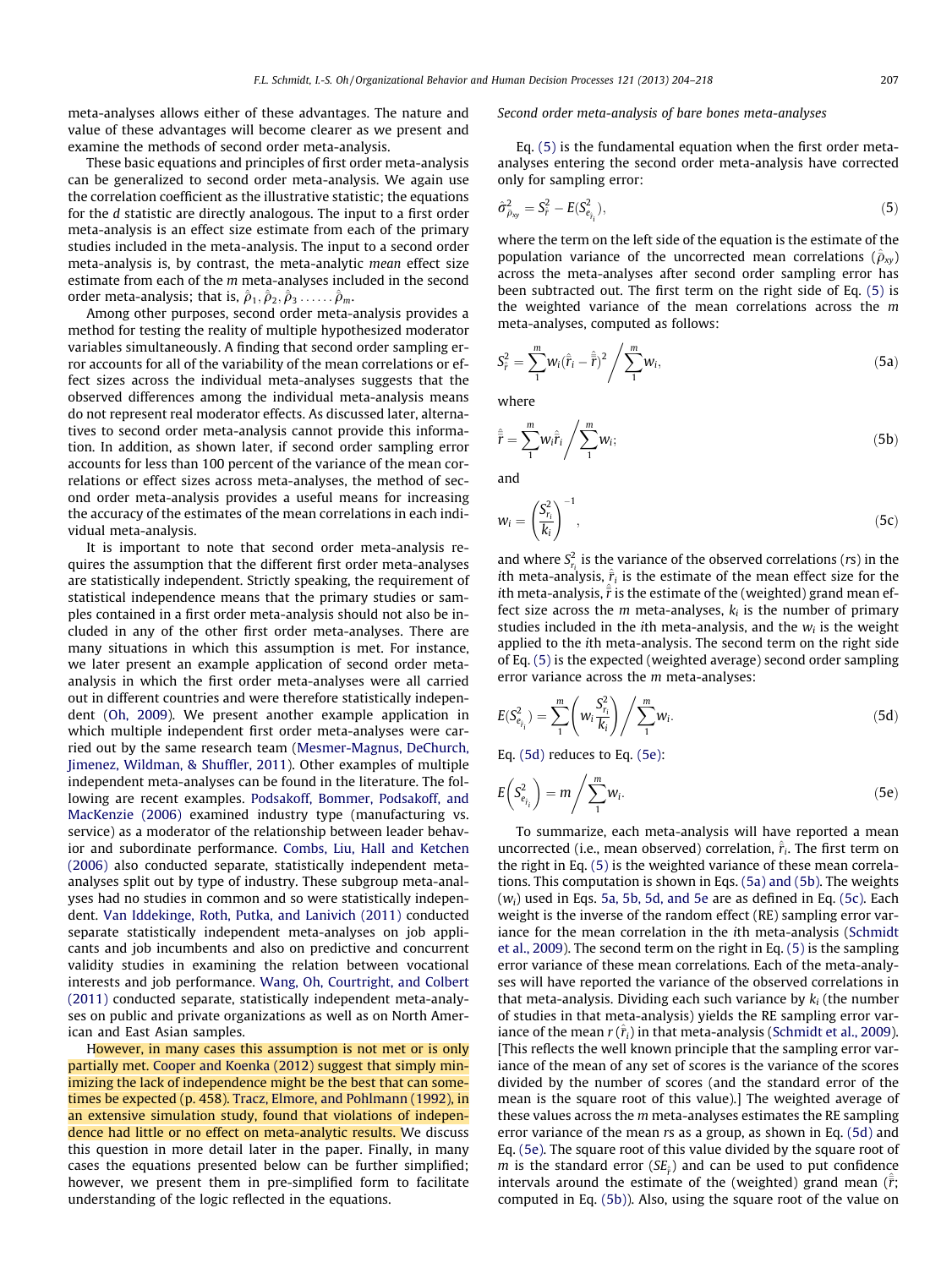the left side of Eq. (5) ( $\hat{\sigma}_{\bar{\rho}_{xy}}$ ) one can construct a credibility interval around the grand mean correlation across the *m* meta-analyses, within which a given percentage of the first order population meta-analytic (mean) effect sizes ( $\hat{\rho}_{xy}$ ) is expected to lie (Hunter & Schmidt, 2004, chapter 3). For example, 80% would be expected to lie within the 80% credibility interval. If the value on the left side of Eq. (5) is zero, the conclusion is that the mean population correlation values are the same across the meta-analyses. In that case, all the observed variance is accounted for by second order sampling error, and the conclusion is that there are no moderators. If it is greater than zero, one can compute the proportion of variance between-meta-analyses that is due to second order sampling error. This is computed as the ratio of the second term on the right side of Eq. (5) to the first term on the right side, i.e.:

$$
ProportionVar = E(S_{e_{\hat{F}_i}}^2)/S_{\hat{F}}^2,
$$
\n(5f)

and 1 – ProportionVar denotes the proportion of the variance across first order meta-analytic (bare bones) mean correlations that is "true" variance (i.e., variance not due to second order sampling error). As such, this number is the reliability of the meta-analytic correlations (considered as a set of values, one for each first order meta-analysis) (Hunter & Schmidt, 2004). This follows because reliability is the proportion of total variance that is true variance (Ghiselli, 1964; Magnusson, 1966; Nunnally & Bernstein, 1994). As discussed later, this value can be used to produce enhanced accuracy for estimates of these mean (meta-analytic) correlations from the first order meta-analyses by regressing them towards the value of the grand mean correlation (the mean across the first order meta-analyses). Both of these analyses are unique to second order meta-analysis and cannot be performed using other analysis methods.

*Second order meta-analysis when correlations have been individually corrected*

Measurement error is present in all research and it biases all relationships examined in research. Therefore it is important to include corrections for these biases. One approach in meta-analysis is to correct each correlation individually for the downward bias created by measurement error (Hunter & Schmidt, 2004, chap. 3). When the first order meta-analyses entering the second order meta-analysis have corrected each correlation individually for measurement error (and range restriction and dichotomization, if applicable), the fundamental equation for second order meta-analysis is:

$$
\hat{\sigma}_{\tilde{\rho}}^2 = S_{\tilde{\rho}}^2 - E\left(S_{e_{\tilde{\rho}_i}}^2\right),\tag{6}
$$

where the term on the left in Eq. (6) is the estimate of the actual (non-artifactual) variance across the *m* meta-analyses of the population mean disattenuated correlations ( $\hat{\rho}$ ); that is, the variance after variance due to second order sampling error has been subtracted out. The first term on the right side of Eq. (6) is the variance of the mean individually corrected correlations across the *m* metaanalyses, computed as follows:

$$
S_{\hat{\rho}}^2 = \sum_{1}^{m} w_i^* (\hat{\rho}_i - \hat{\bar{\rho}})^2 / \sum_{1}^{m} w_i^*;
$$
 (6a)

where

$$
\hat{\bar{\rho}} = \sum_{1}^{m} w_i^* \hat{\rho}_i / \sum_{1}^{m} w_i^*;
$$
\n(6b)

and

$$
w_i^* = \left(\frac{S_{r_{c_i}}^2}{k_i}\right)^{-1},\tag{6c}
$$

and where  $S^2_{r_{c_i}}$  is the weighted variance of the disattenuated (individually corrected) correlations in the *i*th meta-analysis,  $\hat{\rho}_i$  is the mean meta-analytic disattenuated correlation in that meta-analysis,  $\hat{\bar{p}}$  is the (weighted) grand mean effect size across the *m* meta-analyses, *ki* is the number of primary studies included in the *i*th meta-analysis, and the  $w_i^*$  is the weight applied to the *i*th meta-analysis. The second term on the right side of Eq. (6) is the weighted average second order sampling error variance across the *m* meta-analyses:

$$
E(S_{e_{\hat{p}_i}}^2) = \sum_{1}^{m} w_i^* \left(\frac{S_{r_{c_i}}^2}{k_i}\right) / \sum_{1}^{m} w_i^*.
$$
 (6d)

Eq. (6d) reduces to Eq. (6e):

$$
E(S_{e_{\hat{\rho}_i}}^2) = m \Bigg/ \sum_{1}^{m} w_i^* \tag{6e}
$$

where the  $w_i^*$  are as defined in Eq. (6c).

To summarize, each first order meta-analysis will have reported an estimate of the mean disattenuated correlation (the meta-analytic mean correlation,  $\hat{\rho}_i$ ). The first term on the right side of Eq. (6) is the variance of these meta-analytic mean correlations across first order meta-analyses. This computation is shown in Eqs. (6a) and (6b). Eq. (6c) shows the weights that are used in Eqs. (6a) and (6b). The second term on the right side of Eq. (6) is the expected value of the second order sampling error variance of these meta-analytic correlations. Each meta-analysis will have reported an estimate of the variance of the corrected correlations it included, preferably to four decimal places, for precision.<sup>3</sup> Dividing this value by *k* (the number of studies in the meta-analysis), yields the RE sampling error variance of the meta-analytic correlation for that meta-analysis (Schmidt et al., 2009). [As noted earlier, this reflects the well known statistical principle that the sampling error variance of the mean of any set of scores is the variance of the scores divided by the number of scores (and the standard error of the mean is the square root of this value).] As shown in Eqs. (6d) and (6e), the weighted mean of these values across the *m* meta-analyses yields the second order sampling error variance needed in Eq. (6). The square root of this value divided by the square root of *m* is the standard error (*SE*<sub> $\hat{\bar{\rho}}$ </sub>) and can be used to put confidence intervals around the grand mean  $\hat{(\vec{p})}$ ; shown in Eq. (6b)).

The term on the left side of Eq. (6) is the estimate of the actual (non-artifactual) variance across meta-analysis of the population mean disattenuated correlations (the  $\hat{\bar{\rho}}_i$ ); that is, the variance across first order meta-analytic estimates after removal of variance due to second order sampling error. Using the square root of this value ( $\hat{\sigma}_{\bar{\theta}}$ ), credibility intervals can be place around the grand mean computed in Eq. (6b). For example, 80% of population mean values are expected to lie within in the 80% credibility interval.

If the value on the left side of Eq. (6) is zero, the indicated conclusion is that the mean population correlation values are the same across the multiple meta-analyses. All the variance is accounted for by second order sampling error. If this value is greater than zero, one can compute the proportion of the between-meta-analyses variance that is explained by second order sampling error. This is computed as ratio of the second term on the right side of Eq. (6)

<sup>&</sup>lt;sup>3</sup> If the variance (or standard deviation) of observed effect sizes is reported only up to two decimal places, second order meta-analysis results may be less accurate. Therefore we urge meta-analysts report the variance of the corrected correlations (when individual correction methods are used) or the variance of the observed correlations (when artifact distribution methods are used) to more than two decimal places or make it publicly available (e.g., digital object identifier) wherever possible so that later second order meta-analyses can be conducted more precisely. Hurtz and Donovan (2000), Salgado (1997) and Salgado (1998) are some excellent examples of this sort. More importantly, we urge the meta-analysts to report the variance (or standard deviation) of observed effect sizes to begin with. Unfortunately, we have often found that many meta-analyses published in top tier journals do not report the variance (or standard deviation) of observed effect sizes (see Carlson & Ji, 2011 for how to effectively report and cite first order meta-analytic results).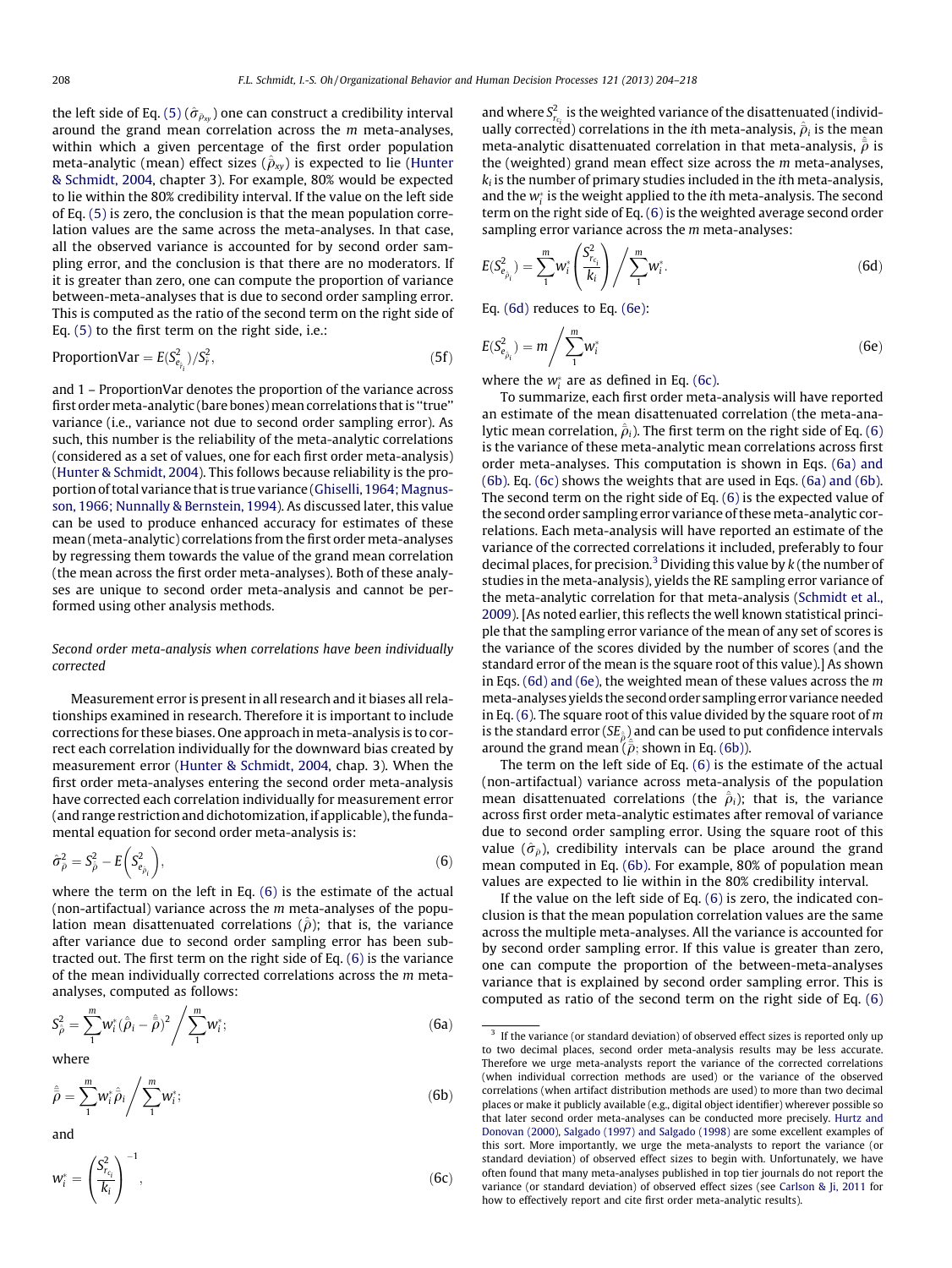to the first term on the right side, i.e.:

$$
ProportionVar = E(S_{e_{\hat{\rho}_i}}^2)/S_{\hat{\rho}}^2,
$$
\n(6f)

and 1 – ProportionVar denotes the proportion of the variance across the first order meta-analysis mean population correlation values that is true variance (i.e., variance not due to second order sampling error). As such, this number is the reliability of the estimated mean first order population correlations (Hunter & Schmidt, 2004), because reliability is the proportion of total variance that is true variance (Ghiselli, 1964; Nunnally & Bernstein, 1994). As illustrated later, this value can be used to refine the estimates of these first order meta-analysis mean values by regressing them towards the value of the grand mean disattenuated correlation (the mean across the *m* meta-analyses, computed in Eq. (6b)). This procedure is illustrated in the example applications presented in the next section of this paper. Both these analyses are unique to second order metaanalysis and are not available from other methods. In addition, when  $S_{\tilde{\rho}}^2$  is zero, the ProportionVar is 100% and the reliability of the vector of *m* first order meta-analytic mean estimates is zero (e.g., Conscientiousness, in Column 11 of Table 2). This is the same as the situation in which all examinees get the same score on a test, making the reliability of the test zero.

We note that ProportionVar is less informative when the observed variance of the meta-analytic mean correlations across the  $m$  meta-analyses ( $S_{\hat{\bar{\rho}}}$ ) is close to zero. A percent-based estimate can be misleading when it is interpreted blindly without considering the size of its denominator. For example, a ProportionVar figure of 50% could be .1000/.2000 or .00010/.00020. The latter case would not suggest the existence of moderator(s) across *m* first order meta-analytic mean estimates, given the tiny amount of observed variation to begin with and the even smaller amount of non-artifactual variance. For purposes of detecting the likely presence of moderators across the *m* first order meta-analytic mean estimates, the absolute amount of true variance across *m* first order meta-analytic mean estimates ( $\hat{\sigma}_{\bar{\rho}}^2$ ) (or even better, its square root, the *SD*) can be more important than the relative percent of variance attributable to second order sampling error. (This same principle applies within first-order meta-analyses.) We suggest that metaanalysts consider both estimates.

## *Second order meta-analysis with artifact distribution meta-analyses*

Often the information needed to correct each correlation individually for measurement error is unavailable for many or most of the studies. In such literatures, meta-analysis can nevertheless correct for measurement error by use of measurement error estimates (reliability estimates) from other credible sources, as indicated earlier. This method of meta-analysis is called artifact distribution meta-analysis (Hunter & Schmidt, 2004, chap. 4). Eq. (7) is the fundamental equation for second order meta-analysis when the first order meta-analyses have applied the artifact distribution method of meta-analysis.

$$
\hat{\sigma}_{\hat{\rho}}^2 = S_{\hat{\rho}}^2 - E(S_{e_{\hat{\rho}_i}}^2),\tag{7}
$$

where the term on the left side of Eq. (7) is the estimate of the nonartifactual variance of the population meta-analytic (disattenuated) correlations (population parameter values) across the *m* first order meta-analyses. This is the variance remaining after variance due to second order sampling error has been subtracted out. The first term on the right side of Eq. (7) is the variance of the mean disattenuated correlations across the *m* meta-analyses, computed as follows:

$$
S_{\hat{\rho}}^2 = \sum_{1}^{m} w_i^{**} (\hat{\rho}_i - \hat{\bar{\rho}})^2 / \sum_{1}^{m} w_i^{**};
$$
\n(7a)

where

$$
\hat{\bar{\rho}} = \sum_{1}^{m} w_i^{**} \hat{\rho}_i / \sum_{1}^{m} w_i^{**};
$$
\n(7b)

and

$$
W_i^{**} = \left[ \left( \frac{\hat{\rho}_i}{\bar{r}_i} \right)^2 \left( \frac{S_{r_i}^2}{k_i} \right) \right]^{-1}, \tag{7c}
$$

and where  $S_{r_i}^2$  is the variance of the observed correlations within a given meta-analysis,  $\hat{\bar{\rho}}_i$  is the mean disattenuated correlation in that meta-analysis,  $\bar{r}_i$  is the meta-analytic (bare bones) mean correlation in that meta-analysis,  $\hat{\bar{p}}$  is the (weighted) grand mean effect size across the *m* meta-analyses, *k<sup>i</sup>* is the number of primary studies included in the *i*th meta-analysis, and  $w_i^{**}$  is the weight applied to the *i*th meta-analysis. The second term on the right side of Eq. (7) is the weighted average second order sampling error variance across the *m* meta-analyses:

$$
E(S_{e_{\hat{p}_i}}^2) = \sum_{1}^{m} \left[ w_i^{**} \left( \frac{\hat{p}_i}{\bar{r}_i} \right)^2 \frac{S_{r_i}^2}{k_i} \right] / \sum_{1}^{m} w_i^{**}.
$$
 (7d)

Eq. (7d) reduces to Eq. (7e):

$$
E(S_{e_{\hat{\rho}_i}}^2) = m / \sum_{1}^{m} w_i^{**}.
$$
 (7e)

The  $w_i^{**}$  are as defined in Eq. (7c). Eq. (7) has the same form as Eq. (6) but some of the terms in it are estimated differently, so some explanation is indicated. The first term on the right side of Eq. (7) is the computed variance across the meta-analyses of the first order meta-analytic mean disattenuated population correlations. Computation of this value is shown in Eqs. (7a) and (7b). Eq. (7c) shows the weights that are applied in Eqs. (7a) and (7b). The second term on the right in Eq. (7) is the sampling error variance of these estimates. As shown in Eqs. (7d) and (7e), this sampling error is estimated as the weighted average across metaanalyses of the product of the square of the mean correction factor and the mean sampling error variance of the bare bones (uncorrected) meta-analytic correlations ( $S_{e_{\tilde{r}}}^2$ ; see Eq. (5d)). Each metaanalysis will have reported the variance of the observed correlations it included. Dividing this variance by *k* (the number of studies in the meta-analysis) yields the RE sampling error variance of the mean of the observed (uncorrected) correlations in that meta-analysis. As shown in Eqs. (7d) and (7e), the weighted average of the product of these values and the square of the correction factors across the *m* meta-analyses is the random effects sampling error variance estimate needed for Eq. (7) (Hunter & Schmidt, 2004, chap. 4). This is based on the well known principle that if one multiples a distribution of scores by a constant, the standard deviation is multiplied by that constant and the variance is multiplied by the square of that constant. Here the constant is the mean measurement error correction ( $\hat{\bar{\rho}}_i/\bar{r}_i$ ). The square root of the value of the left side of Eq. (7d) divided by the square root of *m* is the standard error  $(SE_{\hat{\rho}})$  and can be used to put confidence intervals around the grand mean  $(\hat{\bar{\rho}};$  computed in Eq. (7b)).

The value on the left side of Eq. (7) is the estimate of the nonartifactual variance of the population disattenuated correlations across the *m* meta-analyses. This is the variance remaining after subtraction of variance due to second order sampling error. When this value is negative (i.e., second order sampling error variance is greater than the observed variance across the first order meta-ana-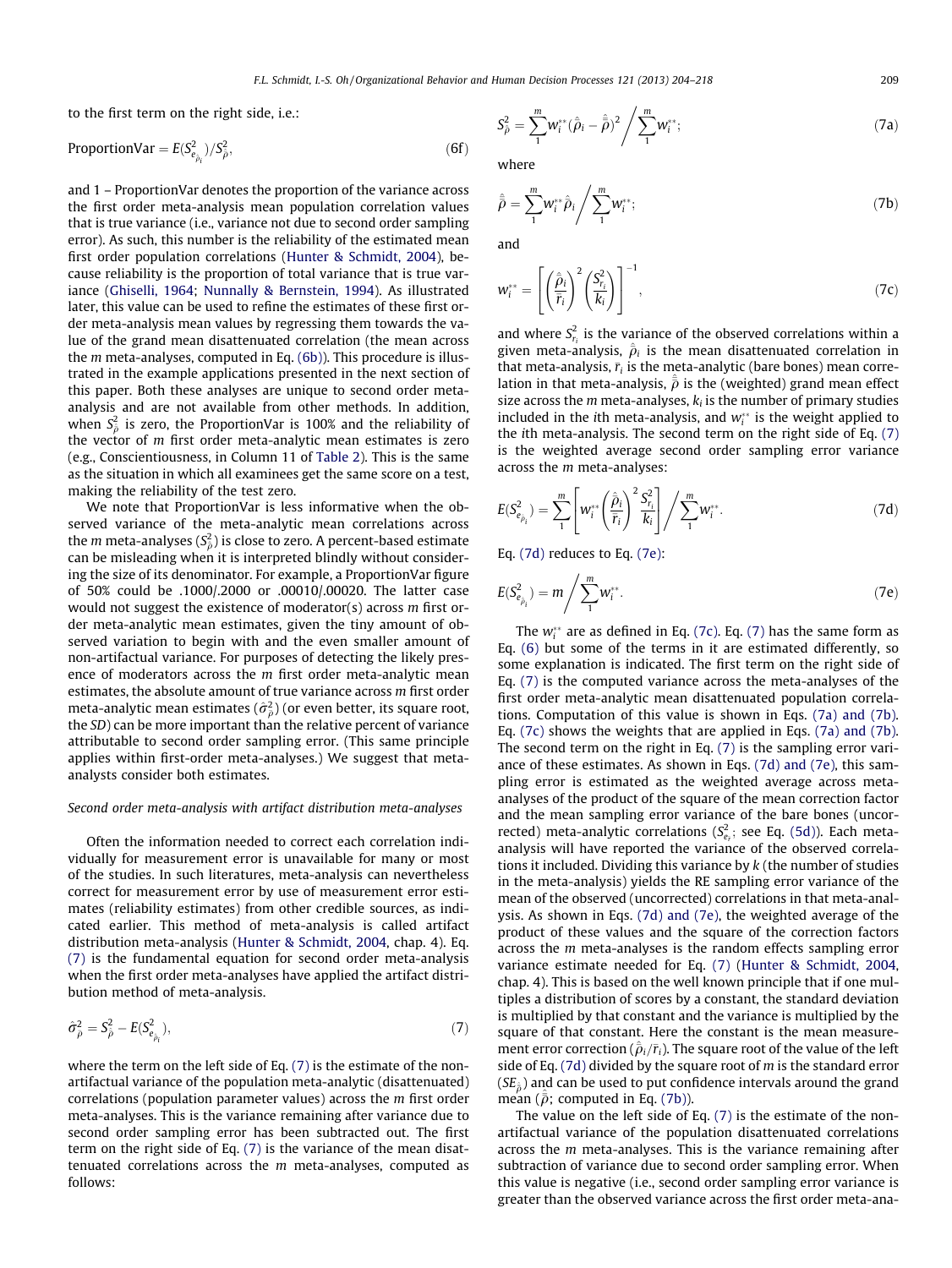| ٠ |  |
|---|--|
|   |  |

|  | Summary of three approaches to second order meta-analysis. |  |  |
|--|------------------------------------------------------------|--|--|
|  |                                                            |  |  |

|                                                                  | Bare bones second order meta-analysis                                                                                                                                                                                                                                                                                                                                                    | Psychometric second order meta-analysis                                                                                                                                                                                                                                                                                                                                                                                                    |                                                                                                                                                                                                                                                                                                                                                                                                                                                                                                                                                                             |
|------------------------------------------------------------------|------------------------------------------------------------------------------------------------------------------------------------------------------------------------------------------------------------------------------------------------------------------------------------------------------------------------------------------------------------------------------------------|--------------------------------------------------------------------------------------------------------------------------------------------------------------------------------------------------------------------------------------------------------------------------------------------------------------------------------------------------------------------------------------------------------------------------------------------|-----------------------------------------------------------------------------------------------------------------------------------------------------------------------------------------------------------------------------------------------------------------------------------------------------------------------------------------------------------------------------------------------------------------------------------------------------------------------------------------------------------------------------------------------------------------------------|
| Input                                                            | Uncorrected first order meta-analysis<br>estimates $(\hat{\rho}_{xy})$                                                                                                                                                                                                                                                                                                                   | Individually corrected first order meta-<br>analysis estimates $(\hat{\rho})$                                                                                                                                                                                                                                                                                                                                                              | Artifact distribution first order meta-analysis<br>estimates $(\hat{\rho})$                                                                                                                                                                                                                                                                                                                                                                                                                                                                                                 |
| General principles                                               | $\hat{\sigma}^2_{\hat{p}_{xy}} = S^2_{\hat{r}} - E(S^2_{e_{\hat{r}}})$<br>$\hat{\sigma}^2_{\bar{p}_w}$ is the estimate of the population variance<br>of the uncorrected mean correlations ( $\hat{\bar{\rho}}_{xy}$ )                                                                                                                                                                    | $\hat{\sigma}_{\hat{p}}^2 = S_{\hat{p}}^2 - E(S_{e_{\hat{p}}}^2)$<br>$\hat{\sigma}_{\overline{\rho}}^2$ is the estimate of the actual (non-<br>artifactual) variance across the m meta-<br>analyses of the population mean (individually)<br>disattenuated correlations $(\hat{\rho})$                                                                                                                                                     | $\hat{\sigma}_{\hat{\rho}}^2 = S_{\hat{\rho}}^2 - E(S_{e_{\hat{\rho}}}^2)$<br>$\hat{\sigma}_{\overline{\rho}}^2$ is the estimate of the actual (non-<br>artifactual) variance across the $m$ meta-<br>analyses of the population mean disattenuated<br>correlations $(\hat{\rho})$                                                                                                                                                                                                                                                                                          |
| Second order<br>sampling error                                   | $E(S_{e_{\hat{r}_i}}^2) = \sum_{1}^{m} \left( w_i \frac{S_{r_i}^2}{k_i} \right) / \sum_{1}^{m} w_i$                                                                                                                                                                                                                                                                                      | $E(S_{e_{\hat{p}_i}}^2) = \sum_{1}^{m} w_i^* \left( \frac{S_{r_{c_i}}^2}{k_i} \right) / \sum_{1}^{m} w_i^*$                                                                                                                                                                                                                                                                                                                                | $E(S_{e_{\hat{n},\cdot}}^2) = \sum_{1}^{m} [W_i^{**} \left(\frac{\hat{\rho}_i}{\hat{r}_i}\right)^2 \frac{S_{r_i}^2}{k_i}] / \sum_{1}^{m} W_i^{**}$                                                                                                                                                                                                                                                                                                                                                                                                                          |
| Observed<br>between-<br>first-order<br>meta-analyses<br>variance | $S_{\hat{r}}^2 = \sum_{1}^{m} w_i (\hat{r}_i - \hat{\bar{r}})^2 / \sum_{1}^{m} w_i$                                                                                                                                                                                                                                                                                                      | $S_{\hat{\rho}}^2 = \sum_{i=1}^{m} w_i^*(\hat{\rho}_i - \hat{\bar{\rho}})^2 / \sum_{i=1}^{m} w_i^*$                                                                                                                                                                                                                                                                                                                                        | $S_{\hat{\rho}}^2 = \sum_{1}^{m} w_i^{**} (\hat{\rho}_i - \hat{\bar{\rho}})^2 / \sum_{1}^{m} w_i^{**}$                                                                                                                                                                                                                                                                                                                                                                                                                                                                      |
| Second order<br>grand mean                                       | $\hat{\bar{r}} = \sum_{1}^{m} w_i \hat{r}_i / \sum_{1}^{m} w_i$                                                                                                                                                                                                                                                                                                                          | $\hat{\bar{\rho}} = \sum_{1}^{m} w_i^* \hat{\bar{\rho}}_i / \sum_{1}^{m} w_i^*$                                                                                                                                                                                                                                                                                                                                                            | $\hat{\bar{\rho}} = \sum_1^m w_i^{**} \hat{\bar{\rho}}_i / \sum_1^m w_i^{**}$                                                                                                                                                                                                                                                                                                                                                                                                                                                                                               |
| Weight for each<br>first order<br>meta-analysis                  | $W_i = \left(\frac{S_{r_i}^2}{k_i}\right)^{-1}$<br>$S_{r_i}^2$ is the variance of the observed correlations<br>$(r)$ in the <i>i</i> th meta-analysis, $\hat{\vec{r}}_i$ is the estimate of<br>the mean effect size in that meta-analysis, $k_i$ is<br>the number of primary studies included in the<br>ith meta-analysis, and the $w$ is the weight<br>applied to the ith meta-analysis | $w_i^* = \left(\frac{S_{r_{c_i}}^2}{k_i}\right)^{-1}$<br>$S_{r_{c_i}}^2$ is the weighted variance of the<br>disattenuated (corrected) correlations $(r_c)$ in<br>the <i>i</i> th meta-analysis, $\hat{p}_i$ is the mean<br>disattenuated correlation in that meta-<br>analysis, $k_i$ is the number of primary studies<br>included in the <i>i</i> th meta-analysis, and the $w_i^*$ is<br>the weight applied to <i>i</i> th meta-analysis | $\boldsymbol{W}_{\boldsymbol{l}}^{**}=\bigg[\Big(\frac{\hat{\rho}_i}{\bar{r}_i}\Big)^2\Big(\frac{S_{\bar{r}_i}^2}{k_i}\Big)\bigg]^{-1}$<br>$S_{r_i}^2$ is the variance of the observed correlations<br>(r) within a given meta-analysis, $\hat{\bar{\rho}}_i$ is the<br>mean disattenuated correlation in that meta-<br>analysis, $\bar{r}_i$ is the meta-analytic (bare bones)<br>correlation in that meta-analysis, $k_i$ is the<br>number of primary studies included in the ith<br>meta-analysis, the $w_i^*$ is the weight applied to<br>the <i>i</i> th meta-analysis |
| ProportionVar                                                    | $E(S_{e_{\hat{r}}.}^2)/S_{\hat{r}}^2$<br>This is the proportion of the variance across<br>the first order bare bones meta-analytic means<br>that is due to second order sampling error                                                                                                                                                                                                   | $E(S_{e_{\hat{n}}})/S_{\hat{p}}^2$<br>This is the proportion of the variance across<br>the first order psychometric meta-analytic<br>means that is due to second order sampling<br>error                                                                                                                                                                                                                                                   | $E(S_{e_{\hat{n}}})/S_{\hat{p}}^2$<br>This is the proportion of the variance across<br>the first order psychometric meta-analytic<br>means that is due to second order sampling<br>error                                                                                                                                                                                                                                                                                                                                                                                    |

*Note.* 1 – ProportionVar *=* Reliability of the first order meta-analytic correlations.

lytic mean estimates), it is set to zero. Using the square root of this value ( $\hat{\sigma}_o$ ), credibility intervals around the grand mean correlation can be computed, as described earlier. If the value on the left side of Eq. (7) is zero, the indicated conclusion is that these mean population correlations are the same across the *m* meta-analyses. All variance is accounted for by second order sampling error, leading to the conclusion that there are no moderators. If this value is greater than zero, one can compute the proportion of betweenmeta-analysis variance that is accounted for by second order sampling error variance. This is computed as the ratio of the second term on the right side of Eq. (7) to the first term, i.e.:

$$
ProportionVar = E(S_{e_{\hat{\rho}_i}}^2)/S_{\hat{\rho}}^2,
$$
\n(7f)

where 1 – ProportionVar denotes the proportion of the variance of the population disattenuated correlations that is true variance (i.e., variance not due to second order sampling error). Because of this, this number is the reliability of the vector of mean corrected correlations across the *m* first order meta-analyses. This reliability reflects the extent to which the mean first order corrected correlations discriminate between the first order meta-analysis results. This reliability value can be used to increase the accuracy of the estimates of first order meta-analytic (disattenuated) correlations from the individual first order meta-analyses by regressing these estimates towards the grand correlation mean (the second order mean across the *m* meta-analyses; shown in Eq. (7b)), as illustrated later in the example applications.

We are aware that the procedures and concepts of second order meta-analysis are complex. For this reason, Table 1 presents a convenient summary of the equations for all three approaches to second order meta-analysis. The entries in Table 1 are annotated for increased clarity.

#### *Mixed second order meta-analysis*

In some cases, some of the first order meta-analyses might have corrected each correlation individually while others applied the artifact distribution method. How, then, should the second order meta-analysis be conducted? The meta-analyses that corrected each coefficient individually can be ''converted'' to artifact distribution meta-analyses and the Equations for second order artifact distribution meta-analysis can be applied to all the first order meta-analysis. The quantities needed in these equations (Eqs. (7) and (7a)–(7f)) are typically reported in meta-analyses that have corrected each correlation individually, making this conversion possible.

## Three illustrative applications

## *Case 1: Cross-cultural validity generalization analysis*

Oh (2009) examined the criterion-related validity of self-report personality measures explicitly developed to assess the Big Five traits for predicting supervisor ratings of job performance in four East Asian countries including Korea, China, Taiwan, and Singapore.<sup>4</sup> Oh (2009) expected different results across these countries

<sup>&</sup>lt;sup>4</sup> Japan was also initially included but Oh (2009) found that in Japan, unlike the other East Asian countries, the personality measures used were not designed to measure Big Five personality traits. Hence Japan was excluded to avoid confounding due to the differences across countries in personality measures (Spector, 2001, p. 23).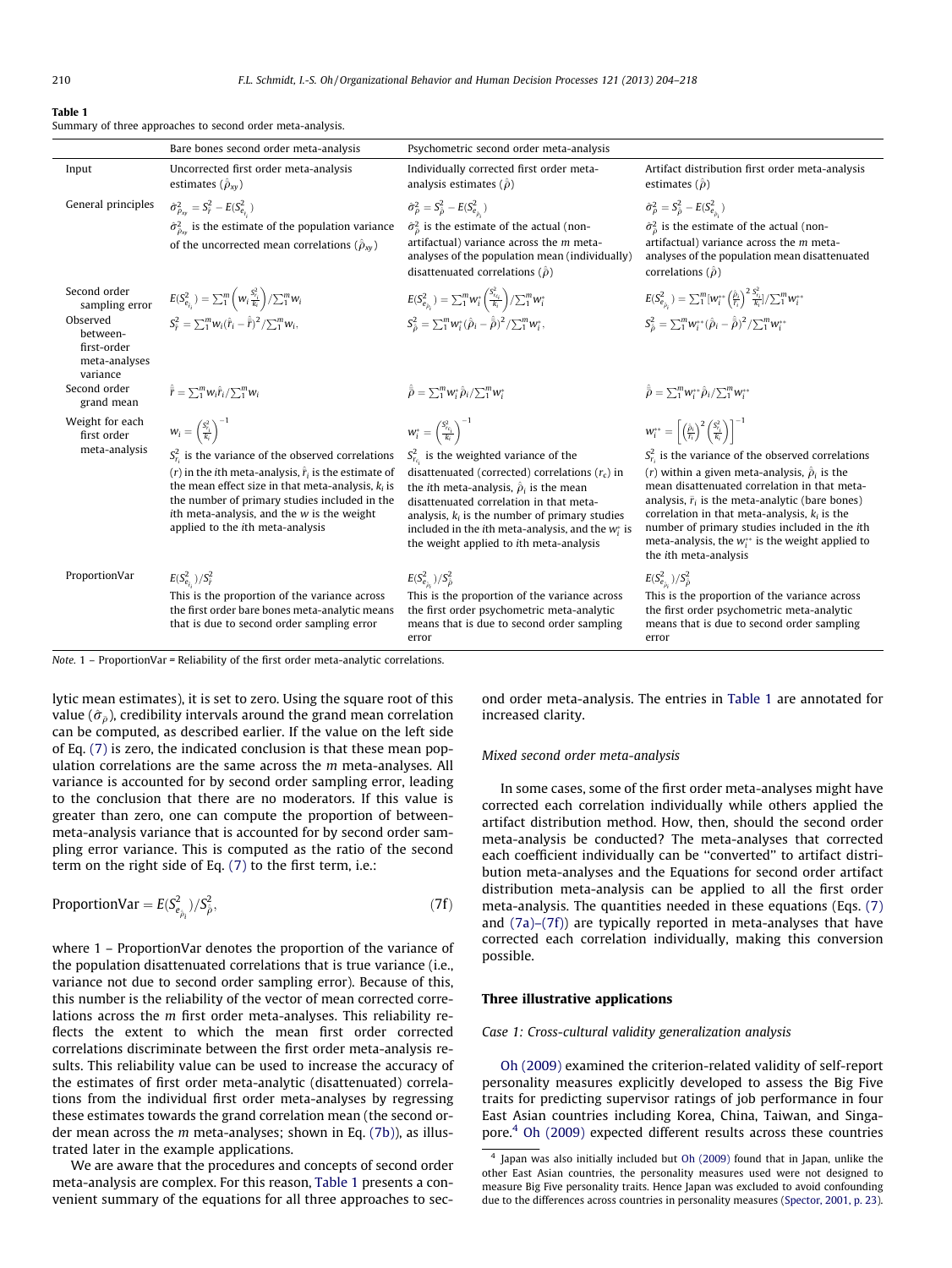| <b>Table 2</b>                                                                                                                |  |
|-------------------------------------------------------------------------------------------------------------------------------|--|
| Second order meta-analysis of operational validities of big five personality measures across East Asian countries (Oh, 2009). |  |

| Predictor<br>Country       | (1)<br>k       | (2)<br>$\bar{r}_i$ | (3)<br>$S_r^2$ | (4)<br>$\hat{\bar{\rho}}_i$ | (5)<br>$S^2_{e_{\hat{\rho}_i}}$ | (6)<br>$\hat{\bar{\rho}}$ | (7)<br>$E(S^2_{e_{\hat{p}_i}})$ | (8)<br>$S^2_{\hat{\rho}}$ | (9)<br>$\sigma_{\bar{\rho}}^2$ | (10)<br>ProVar | (11)<br>$r_{\rho\rho}$ | (12)<br>$\hat{\bar{\rho}}_{ir}$ |
|----------------------------|----------------|--------------------|----------------|-----------------------------|---------------------------------|---------------------------|---------------------------------|---------------------------|--------------------------------|----------------|------------------------|---------------------------------|
|                            |                |                    |                |                             |                                 |                           |                                 |                           |                                |                |                        |                                 |
| Conscientiousness          |                |                    |                |                             |                                 |                           |                                 |                           |                                |                |                        |                                 |
| Korea                      | 14             | .13                | .00501         | .19                         | .00072                          | .21                       | .00124                          | .00107                    | .00000                         | 1.00           | .00                    | .21                             |
| Taiwan                     | 3              | .26                | .01331         | .36                         | .00853                          |                           | (.035)                          | (.033)                    | (000)                          |                |                        | .21                             |
| China                      | 3              | .17                | .02325         | .23                         | .01490                          |                           |                                 |                           |                                |                |                        | .21                             |
| Singapore                  | $\overline{4}$ | .15                | .00126         | .21                         | .00061                          |                           |                                 |                           |                                |                |                        | .21                             |
| <b>Emotional Stability</b> |                |                    |                |                             |                                 |                           |                                 |                           |                                |                |                        |                                 |
| Korea                      | 14             | .08                | .00677         | .11                         | .00098                          | .17                       | .00221                          | .00647                    | .00427                         | .34            | .66                    | .13                             |
| Taiwan                     | 2              | $-.03$             | .01584         | $-.04$                      | .01524                          |                           | (.047)                          | (.080)                    | (.065)                         |                |                        | .03                             |
| China                      | 3              | .17                | .01074         | .23                         | .00688                          |                           |                                 |                           |                                |                |                        | .21                             |
| Singapore                  | $\overline{4}$ | .19                | .00355         | .26                         | .00171                          |                           |                                 |                           |                                |                |                        | .23                             |
| Agreeableness              |                |                    |                |                             |                                 |                           |                                 |                           |                                |                |                        |                                 |
| Korea                      | 13             | .04                | .00468         | .05                         | .00066                          | .10                       | .00144                          | .00500                    | .00357                         | .29            | .71                    | .07                             |
| Taiwan                     | 3              | .21                | .00706         | .30                         | .00453                          |                           | (.038)                          | (.071)                    | (.060)                         |                |                        | .24                             |
| China                      | 3              | .14                | .01708         | .20                         | .01095                          |                           |                                 |                           |                                |                |                        | .17                             |
| Singapore                  | 3              | .10                | .00163         | .13                         | .00104                          |                           |                                 |                           |                                |                |                        | .12                             |
| Extraversion               |                |                    |                |                             |                                 |                           |                                 |                           |                                |                |                        |                                 |
| Korea                      | 14             | .06                | .00491         | .09                         | .00074                          | .17                       | .00173                          | .01066                    | .00893                         | .16            | .84                    | .10                             |
| Taiwan                     | 3              | .14                | .01160         | .19                         | .00743                          |                           | (.042)                          | (.103)                    | (.095)                         |                |                        | .19                             |
| China                      | 3              | .21                | .03720         | .30                         | .02385                          |                           |                                 |                           |                                |                |                        | .28                             |
| Singapore                  | $\overline{4}$ | .22                | .00262         | .31                         | .00126                          |                           |                                 |                           |                                |                |                        | .28                             |
| <b>Openness</b>            |                |                    |                |                             |                                 |                           |                                 |                           |                                |                |                        |                                 |
| Korea                      | 14             | .01                | .00881         | .02                         | .00119                          | .10                       | .00229                          | .01087                    | .00858                         | .21            | .79                    | .04                             |
| Taiwan                     | $\overline{c}$ | .24                | .00460         | .34                         | .00442                          |                           | (.048)                          | (.104)                    | (.093)                         |                |                        | .29                             |
| China                      | 3              | .15                | .08494         | .21                         | .05445                          |                           |                                 |                           |                                |                |                        | .19                             |
| Singapore                  | 3              | .10                | .00235         | .13                         | .00151                          |                           |                                 |                           |                                |                |                        | .13                             |

*Note.* Columns (1) though (4) are input values (italicized) available from first order meta-analyses. (1) Number of samples; (2) Sample size weighted mean observed validity; (3) Sample size weighted observed variance across observed validities; (4) First order meta-analytic mean validity estimates; (5) Second order sampling error variance for each first order meta-analytic validity estimate (see discussion of Eq. (7d)); (6) Second order, grand mean validity estimates (Eq. (7b)); (7) Expected (average) second order sampling error variance (Eq. (7d)) and standard error (in parentheses); (8) Observed variance and *SD* (in parentheses) across first order mean operational validity estimates (Eqs. (7a), (7b), and (7c)); (9) Estimated true variance and *SD* (in parentheses) across first order mean operational validity estimates after expected second order sampling error variance is subtracted out from the observed variance (Eq. (7)); negative values are set to zero; (10) The proportion (percentage if multiplied by 100) of the observed variance across first order mean operational validity estimates that is due to second order sampling error variance; values greater than 1 are set to 1; (11) The reliability of the first order meta-analytic validity vectors; these values are computed as 1 minus the values in Column 10; (12) Regressed first order validity estimates based on the reliability of the original validity vectors shown in Column 11.

because cultural values, industrialization levels, and management practices of these countries are different to some extent (Hofstede, 2010). He conducted a separate meta-analysis for each country for each of the Big Five personality measures, with each meta-analysis being based on only the primary studies that had been conducted in that country. Hence the meta-analytic results across countries are statistically independent of each other, meeting this assumption of second order meta-analysis.

The major first order meta-analytic results from Oh (2009) are presented in Columns 1 through 4 of Table 2; they are the input to the subsequent second order meta-analyses, shown in columns 5 through 12 of Table 2. All the first order meta-analyses were based on the artifact distribution method. Visual inspection of the input data (first order meta-analytic results) in Table 2 suggested that there were indeed substantial differences in validity across countries. For example, the personality trait of Emotional Stability appears to be most valid in Singapore (.26) and least valid in Taiwan  $(-.04)$ . So, initial examination of the results suggested a country by validity interaction (a moderating effect of country/culture on validity). However, each meta-analytic estimate (correlation) contains some residual sampling error given that sample sizes are less than infinite (*k* is often less than 10); that is, there is second order sampling error in these estimates. The values for this second order sampling error are presented in Column 5 of Table 2 next to each mean first order mean operational validity estimate in Column 4. For each first order meta-analysis, these values are computed as the inverse of Eq. (7c).

To determine the degree to which the differences in operational validity across countries shown in Table 2 were due to second order sampling error, we conducted a second order meta-analysis for each Big Five personality measure across countries, using the methods presented earlier in this paper for meta-analyses based on the artifact distribution method. Note that this second order meta-analysis was conducted ''using only the first order meta-analytic results'' reported in Oh (2009). The results are shown in columns 5 through 12 of Table 2. Column 6 shows the weighted grand mean operational validity across the countries for a given Big Five measure (from Eq. (7b)) and in Column 7, the expected second order sampling error associated with each grand mean (from Eq. (7d)) (along with its *SD* [in parenthesis]). In Column 8, the observed variance and *SD* (in parentheses) of the mean operational validity estimates across countries are shown; these values are computed using Eqs. 7a, 7b, and 7c. Column 9 shows these values after second order sampling error is subtracted out. These values are computed using Eq. (7), and they estimate the actual/true (i.e., non-artifactual) variability of the operational validities across countries. As expected, these values are reduced in comparison to the observed values of variance in the row above them. Column 10 presents the proportion of the variance that is due to second order sampling error. This value is computed using Eq. (7f). If multiplied by 100, this represents the percentage of between-country (or between-meta-analyses) variance that is due to second order sampling error. Column 11 presents the reliabilities of the validity vectors shown in Column 4 of Table 2. These values are computed as 1.00 minus the values in Column 10 and represent the proportion of the variance that is *not* due to second order sampling error (i.e., they represent the proportion of between-country variance that is true variance).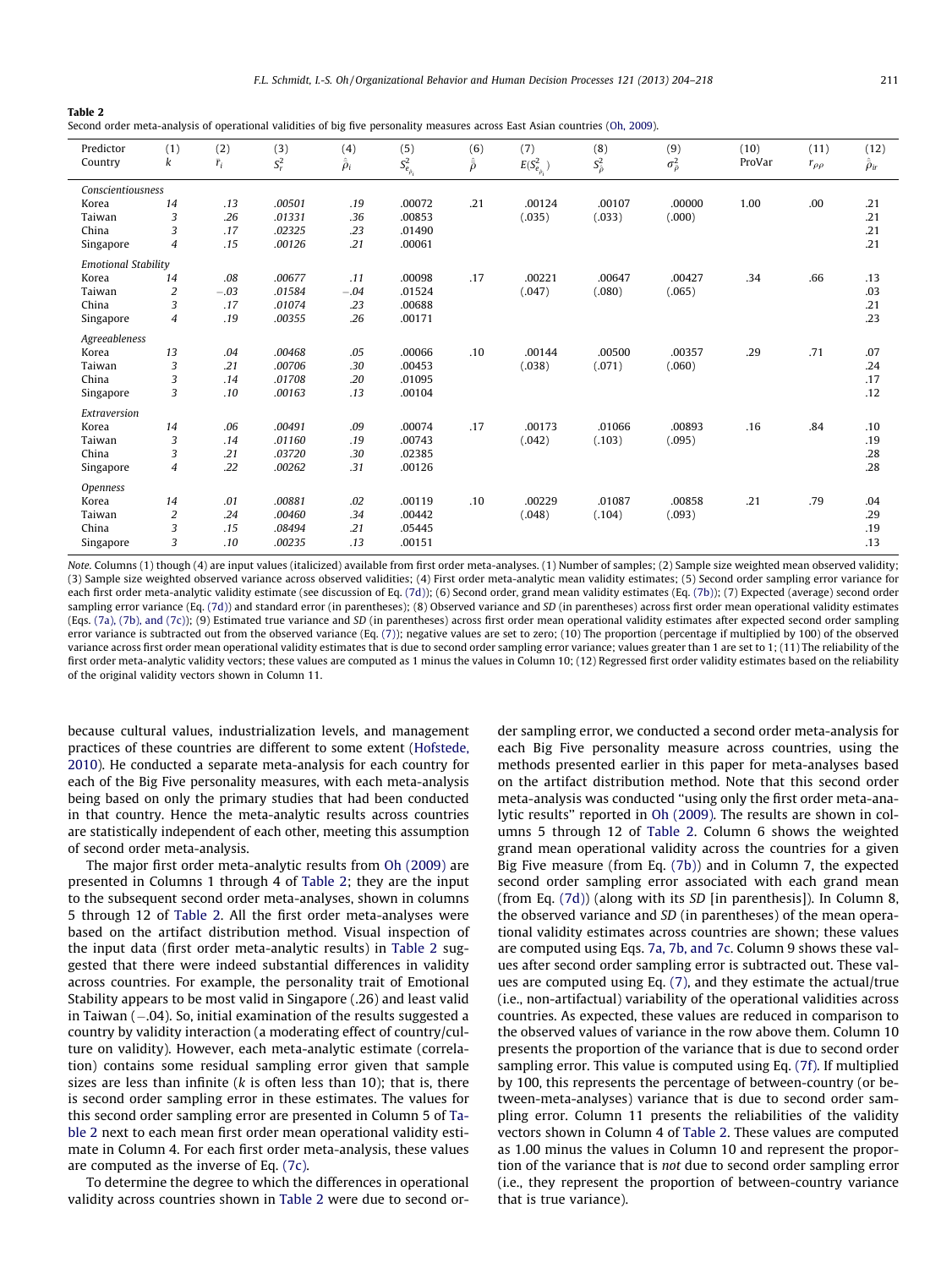On average across the Big Five personality traits, 40% of the cross-country variance is explained by second order sampling error. The results for the personality trait of Consciousness are of particular interest, because across multiple meta-analyses conducted in the U.S. and Europe, Conscientiousness has been found to be the most valid of the Big Five personality traits for the prediction of job performance (e.g., see Barrick et al., 2001; Schmidt, Shaffer, & Oh, 2008). The second order meta-analysis results show that all the variability of the operational validities for Conscientiousness across these East Asian countries is due to second order sampling error. This suggests that the grand mean operational validity across these countries (.21) is the best estimate for each country and other East Asian countries not included.

For the other four Big Five personality traits, removal of second order sampling error reduced variability but not to zero. For Emotional Stability measures, second order sampling error accounted for 34% of the observed between-country variance, indicating a correlation of .58 between country-specific mean operational validity estimates and second order sampling errors ( $\sqrt{.34} = .58$ ). For Extraversion measures, 16% of the variance is accounted for, indicating a correlation of .40 between between-country mean operational validity estimates and second order sampling errors. For Agreeableness measures, these values are 29% (*r* = .54) and for Openness measures, these values are 21% (*r* = .46). As implied above, for Conscientiousness measures, this correlation is 1.00, because all the variance is due to second order sampling error.

As noted earlier, the reliability values (shown in column 11 of Table 2 for our example) can be used to increase the accuracy of estimates of the first order meta-analytic mean correlation values obtained in the *m* individual first order meta-analyses. We explain and illustrate this process using the data in our example applications of second order meta-analysis. This process is directly analogous to the estimation of an individual's true score on a measure from his/ her observed score by using the reliability coefficient to regress the obtained score towards the mean of the group. The equation is (Ghiselli, 1964; Magnusson, 1966; Nunnally & Bernstein, 1994):

## $\widehat{T}_i = r_{xx}(X_i - \overline{X}) + \overline{X}$

where  $\hat{T}_i$  is the estimate of true score on the measure for Person  $i$ ,  $r_{\mathsf{xx}}$ is the reliability (the ratio of true score variance to observed score variance for the measure), *X<sup>i</sup>* is the person's observed score, and *X* is the mean of the observed scores across persons. It can be shown that the above equation is the linear regression equation (Magnusson, 1966) for predicting true score from observed score and application of the regression equation improves accuracy. When used in psychometrics, the error variance in question is measurement error variance. In second order meta-analysis, second order sampling error variance functions in the same way as measurement error. Just as a measurement error is the random deviation of a person's observed score from his/her true score, so a second order sampling error is the random deviation of the computed first order mean metaanalytic correlation in a meta-analysis from its actual population parameter value. Thus second order sampling error functions analogously to measurement error here. Hence, the above equation can be translated to Eq. (7g) below:

$$
\hat{\bar{\rho}}_{ir} = r_{\rho\rho}(\hat{\bar{\rho}}_i - \hat{\bar{\bar{\rho}}}) + \hat{\bar{\bar{\rho}}},\tag{7g}
$$

where  $\hat{\rho}_{ir}$  is the regressed *i*th first order meta-analytic estimate adjusted for unreliability in the first order meta-analytic values,  $r_{oo}$  is the reliability of *i* first order meta-analytic values (vectors),  $\hat{\bar{\bar{\rho}}}$  is the second order, grand mean meta-analytic estimate, and  $\hat{\bar{\rho}}_i$  is the *i*th first order meta-analytic estimate.

Columns 4 and 12 of Table 2, respectively, show the original first order meta-analytic mean operational validities as reported in the *m* meta-analyses (column 4) and the more accurate values

produced by application of Eq. (7g) (regressed values; column 12). For Conscientiousness, the reliability value is .00, and so the estimate for each country is equal to the grand mean value of .21. For the other Big Five measures, the regressed values are less variable across countries than the original reported values. This reduction in variability is greatest for Emotional Stability. It is interesting to note that the negative value for Emotional Stability in the Taiwan meta-analysis  $(-.04)$  yields a regressed value that is positive (.03), indicating that the initial negative value was due to second order sampling error.

It can be seen in this example application that the second order meta-analysis indicates that the deep structure underlying the data is simpler than the surface structure particularly for Conscientiousness. In the case of Conscientiousness, the second order meta-analyses suggest a much more parsimonious explanation than did examination of the first order meta-analysis results. A single value (.21) for the validity of Conscientiousness across the four East Asian countries is simpler and more parsimonious than different values for different countries/cultures. That is, the use of second order metaanalysis as a tool for cross-cultural/national validity generalization reveals that the principle of parsimony (Occam's razor) applies to the validity of Conscientiousness. Without the use of second order meta-analysis, we are not able to detect ''the lies data tell'' (Schmidt, 2010), resulting in the erroneous acceptance of the less parsimonious conclusion that the operational validity of Conscientiousness differs across the East Asian countries, ranging from .19 to .36.

In sum, first order meta-analysis is a useful tool to test hypotheses about within-culture/nation variability, and second order meta-analysis is a useful tool to test hypotheses about cross-culture/nation variability. As discussed and shown later, second order meta-analysis can directly test certain hypotheses about cross-nation variability that first order meta-analysis cannot test.

## *Case 2: differential validity analysis*

Dudley, Orvis, Lebiecki, and Cortina (2006) examined the criterion-related validity (in the form of true score correlations) of four major facet measures of Conscientious (achievement, dependability, order, and cautiousness) for predicting supervisor ratings of various job performance criteria (global performance, task performance, job dedication, interpersonal facilitation, and counterproductive work behavior). All meta-analytic estimates were computed using the artifact distribution psychometric correction procedures. However, meta-analytic results across job performance criteria are not completely statistically independent though mostly so; there were small numbers of overlapping studies across criteria (in particular, between interpersonal facilitation and job dedication). Hence, first order meta-analytic results for a given criterion mostly, though not completely, met the assumptions of second order meta-analysis (see also the section below). In fact, this is a typical case for most if not all second order meta-analyses (Cooper & Koenka, 2012). It is well known that minor violations of statistical assumptions do not change research conclusions (Cooper & Koenka, 2012). Tracz et al. (1992) used simulations to examine the effect of violations of independence on the results of first order meta-analyses. Surprisingly, they found that that means, standard deviations, and confidence intervals were almost identical under conditions of independence and substantial violations of independence. We could locate no other studies examining the effects of violations of independence on meta-analytic results.

To determine the degree to which the differences in true score correlation across job performance criteria for a given Conscientiousness facet were due to second order sampling error, we conducted a second order meta-analysis for each Conscientiousness facet. Note that this second order meta-analysis was conducted using only the first order meta-analytic results reported in Dudley,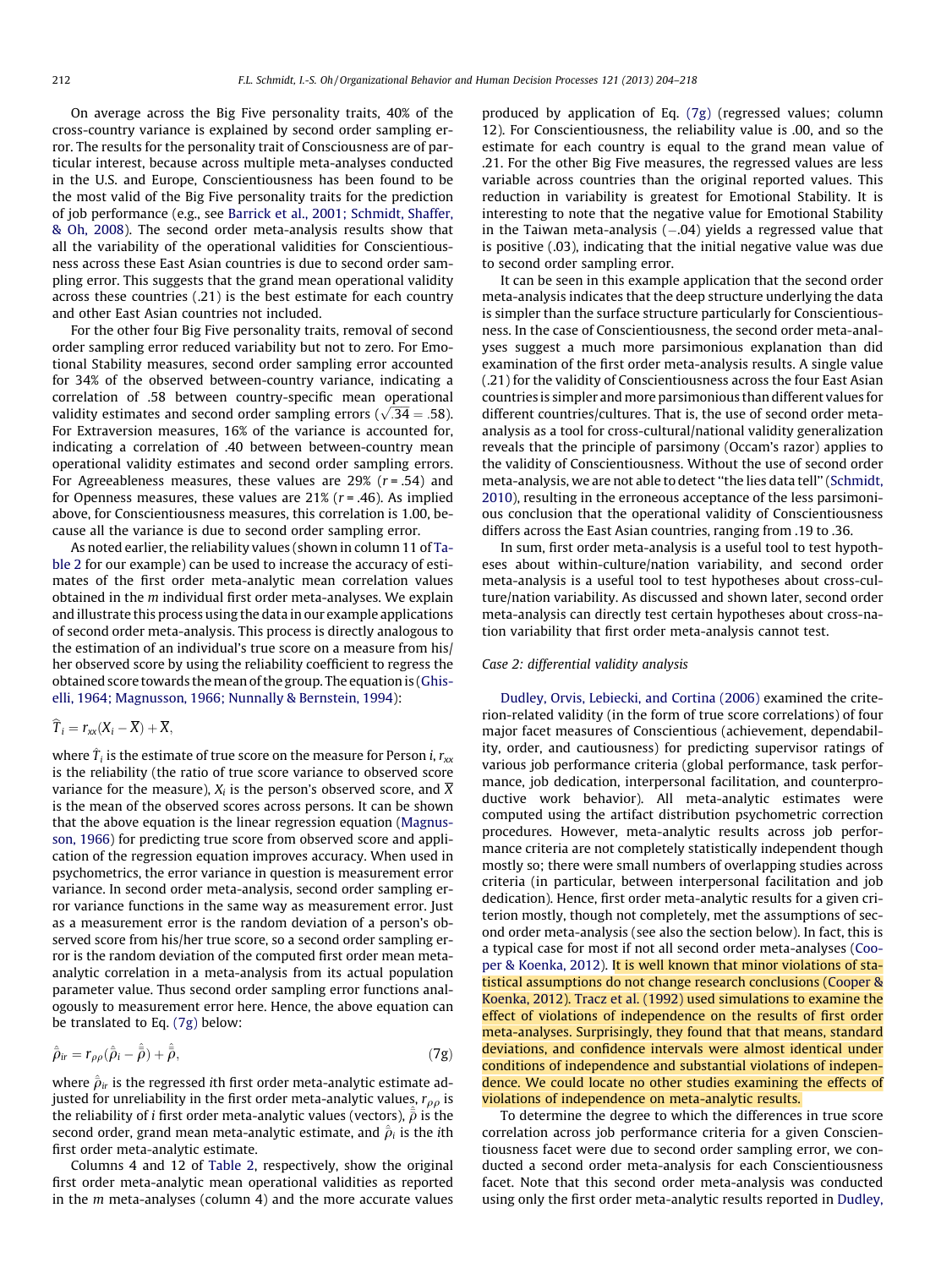Table 3

Second order meta-analysis of true score correlations of facet measures of conscientiousness with performance across performance criteria (Dudley et al., 2006).

| Predictor                  | (1)            | (2)         | (3)     | (4)                  | (5)                      | (6)                | (7)                      | (8)                      | (9)                   | (10)   | (11)           | (12)                    |
|----------------------------|----------------|-------------|---------|----------------------|--------------------------|--------------------|--------------------------|--------------------------|-----------------------|--------|----------------|-------------------------|
| Criterion                  | k              | $\bar{r}_i$ | $S_r^2$ | $\hat{\bar{\rho}}_i$ | $S^2_{e_{\hat{\rho}_i}}$ | $\hat{\bar{\rho}}$ | $E(S^2_{e_{\hat{p}_i}})$ | $S^2_{\hat{\bar{\rho}}}$ | $\sigma^2_{\bar\rho}$ | ProVar | $r_{\rho\rho}$ | $\hat{\bar{\rho}}_{ir}$ |
| Achievement                |                |             |         |                      |                          |                    |                          |                          |                       |        |                |                         |
| Global Performance         | 26             | .10         | .01080  | .20                  | .00166                   | .19                | .00281                   | .00739                   | .00458                | .38    | .62            | .20                     |
| <b>Task Performance</b>    | 26             | .13         | .01350  | .25                  | .00192                   |                    | (.053)                   | (.086)                   | (.068)                |        |                | .23                     |
| Job Dedication             | 15             | .20         | .03260  | .39                  | .00826                   |                    |                          |                          |                       |        |                | .31                     |
| Interpersonal Facilitation | 18             | .06         | .01240  | .11                  | .00232                   |                    |                          |                          |                       |        |                | .14                     |
| CWB(r)                     | 13             | .00         | .01390  | .00.                 | .00962                   |                    |                          |                          |                       |        |                | .07                     |
| Dependability              |                |             |         |                      |                          |                    |                          |                          |                       |        |                |                         |
| Global Performance         | 15             | .13         | .01400  | .25                  | .00345                   | .29                | .00492                   | .00803                   | .00311                | .61    | .39            | .27                     |
| <b>Task Performance</b>    | 11             | .09         | .02290  | .17                  | .00743                   |                    | (.070)                   | (.090)                   | (.056)                |        |                | .24                     |
| Job Dedication             | $\overline{7}$ | .23         | .01120  | .46                  | .00640                   |                    |                          |                          |                       |        |                | .36                     |
| Interpersonal Facilitation | $\overline{4}$ | .11         | .00590  | .23                  | .00645                   |                    |                          |                          |                       |        |                | .27                     |
| CWB(r)                     | 16             | .21         | .02170  | .34                  | .00356                   |                    |                          |                          |                       |        |                | .31                     |
| Order                      |                |             |         |                      |                          |                    |                          |                          |                       |        |                |                         |
| Global Performance         | 26             | .05         | .01140  | .10                  | .00175                   | .09                | .00298                   | .00302                   | .00004                | .99    | .01            | .09                     |
| <b>Task Performance</b>    | 26             | .08         | .02010  | .16                  | .00309                   |                    | (.055)                   | (.055)                   | (.007)                |        |                | .09                     |
| Job Dedication             | 13             | .05         | .01160  | .10                  | .00357                   |                    |                          |                          |                       |        |                | .09                     |
| Interpersonal Facilitation | 18             | $-.01$      | .01640  | $-.02$               | .00364                   |                    |                          |                          |                       |        |                | .09                     |
| CWB(r)                     | 13             | .04         | .01830  | .07                  | .00431                   |                    |                          |                          |                       |        |                | .09                     |
| <b>Cautiousness</b>        |                |             |         |                      |                          |                    |                          |                          |                       |        |                |                         |
| Global Performance         | 22             | $-.01$      | .01680  | $-.01$               | .00076                   | .04                | .00203                   | .00322                   | .00119                | .63    | .37            | .02                     |
| <b>Task Performance</b>    | 18             | .06         | .00890  | .11                  | .00166                   |                    | (.045)                   | (.057)                   | (.035)                |        |                | .07                     |
| Job Dedication             | 6              | .04         | .01110  | .08                  | .00740                   |                    |                          |                          |                       |        |                | .05                     |
| Interpersonal Facilitation | 12             | .00         | .00880  | .00                  | .00660                   |                    |                          |                          |                       |        |                | .03                     |
| CWB(r)                     | 14             | .06         | .01570  | .11                  | .00377                   |                    |                          |                          |                       |        |                | .07                     |

*Note.* CWB = counterproductive work behavior. True score correlations for CWB are reverse coded (r). See notes to Table 2 for definitions of columns (1) through (12).

Orvis, Lebiecki, and Cortina (2006). Across the proportion of variance values shown in column 10 of Table 3, on average across the four facets of the Conscientiousness trait, 65% of the cross-criterion variance in true score correlation is explained by second order sampling error. In particular, the second order meta-analysis results show that almost all of the variability of the true score correlations for the order facet across job performance criteria is due to second order sampling error, indicting there is no differential validity by criterion type for this facet. For the dependability and cautiousness facets, more than 60% of the cross-criterion variance in true score correlation is explained by second order sampling error. For the achievement facet, about 40% of the cross-criterion variance is due to second order sampling error. The more accurate regression-based true score correlation estimates are reported in Column 12. Overall, these results suggest that the validities of all major Conscientious facets (with the possible exception of the achievement facet) do not differ much by criterion type; differences in job performance criterion are not likely to moderate validity for most Conscientiousness facets. This conclusion is contrary to that reached by Johnson et al. (2010), who suggested the presence of considerable differential validity by different job performance criteria.

In sum, second order meta-analysis is a useful tool to test differential validity hypotheses or whether validity meaningfully differs by moderators (e.g., different job performance criteria, ethnic groups, job characteristics).

## *Case 3: moderator analysis particularly dealing with a moderator with more than two classes/conditions*

Mesmer-Magnus, DeChurch, Jimenez-Rodriguez, Wildman, and Shuffler (2011) examined whether the true score relationship between information team sharing and team performance varies across levels of three dimensions of team virtuality (e.g., extent of reliance on virtual tools, informational value, and synchronicity afforded by the tools). All meta-analytic estimates were based on the artifact distribution method and, more importantly, were completely statistically independent. Hence, first order meta-analytic results for a given relationship fully met the assumptions of second order meta-analysis (see also the section below).

To determine the degree to which the differences in true score correlation across levels for a given dimension of team virtuality were due to second order sampling error, we conducted a second order meta-analysis for each dimension of team virtuality. Note that this second order meta-analysis was conducted using only the first order meta-analytic results reported in Mesmer-Magnus et al. (2011). The proportion of variance values shown in column 10 of Table 4 are all 100%. That is, all of the variance across varying levels of each team virtuality dimension is completely explained by second order sampling error. The more accurate regression-based true score correlation estimates are reported in Column 12. Overall, these results suggest that the true relationships between team information sharing and team performance do not differ by the level of team virtuality; differences in level of team virtuality are unlikely to moderate the true score correlation between team information sharing and team performance. This conclusion is starkly different from that reached by Mesmer-Magnus et al. (2011), who concluded that the degree of team virtuality ''set[s] important boundary conditions for the information sharing – team performance relationship'' (p. 221); i.e., Mesmer-Magnus et al. (2011) concluded that the relationship between team information sharing and team performance is stronger in hybrid teams (using both face to face and fully virtual interaction tools), teams using tools of moderate information values, and teams using a variety tools (moderate synchronicity). What we found through the second order meta-analyses as shown in Table 4 is that the relationship between team information sharing and team performance is consistent across teams regardless of the degree of each team virtuality dimension. That is, team virtuality does not set a boundary condition.

We note that in some first order meta-analyses, the subgroups are not statistically independent. For example, in a validity generalization meta-analysis, each sample in each primary study usually produces estimates of the validity of several abilities. So, for example, the subgroup results for verbal ability will not be independent of the subgroup results for quantitative ability. In the Mesmer-Magnus et al. (2011) meta-analyses used in our Case 3 illustrative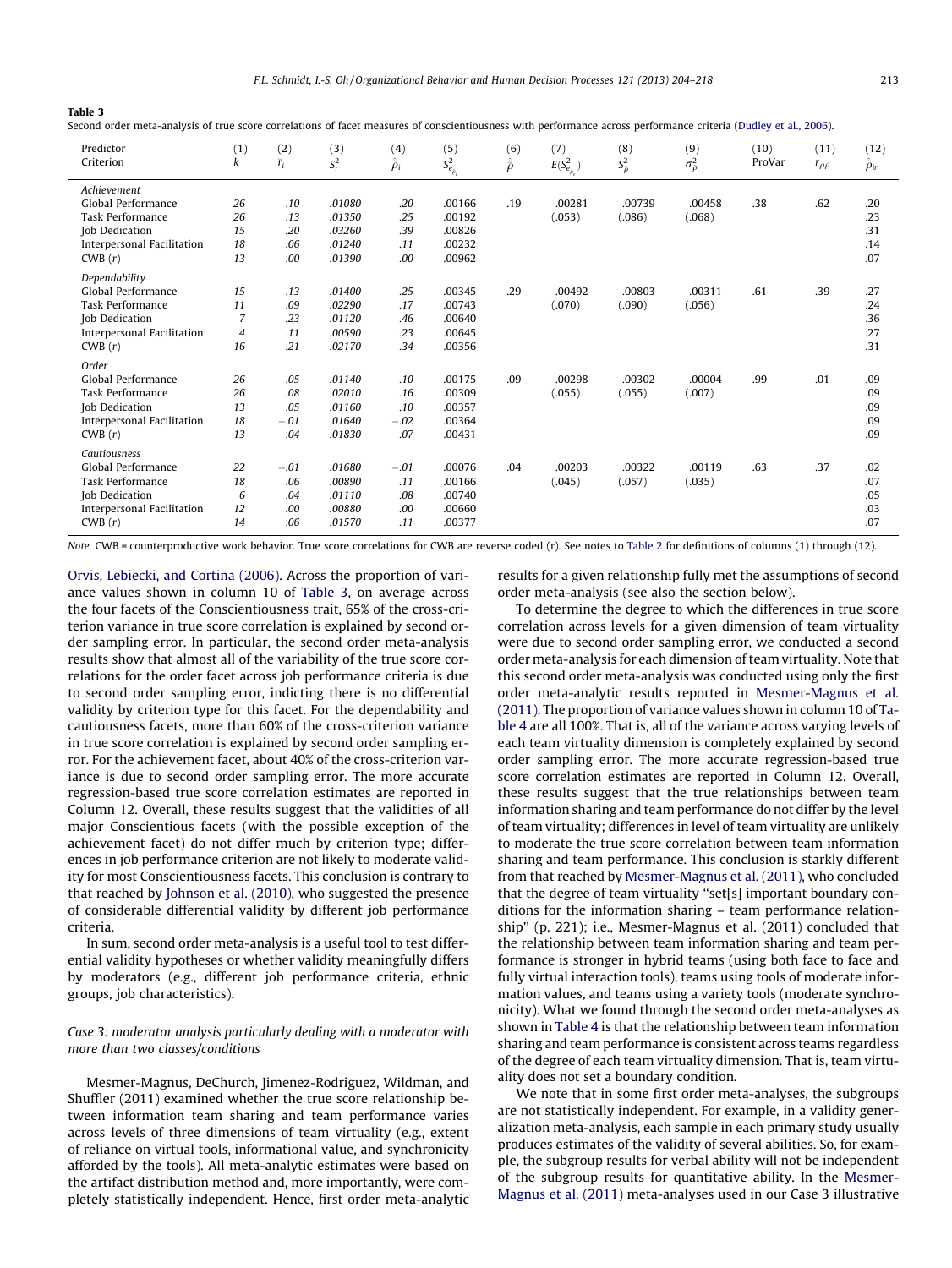Table 4

| Moderator<br><b>Moderator Class</b>                                           | (1)<br>k     | (2)<br>$\bar{r}_i$ | (3)<br>$S_r^2$             | (4)<br>$\hat{\bar{\rho}}_i$ | (5)<br>$S^2_{e_{\hat{\rho}_i}}$ | (6)<br>$\hat{\bar{\rho}}$ | (7)<br>$E(S^2_{e_{\hat{p}_i}})$ | (8)<br>$S_{\hat{\rho}}^2$ | (9)<br>$\sigma_{\bar{\rho}}^2$ | (10)<br>ProVar | (11)<br>$r_{\rho\rho}$ | (12)<br>$\hat{\bar{\rho}}_{ir}$ |
|-------------------------------------------------------------------------------|--------------|--------------------|----------------------------|-----------------------------|---------------------------------|---------------------------|---------------------------------|---------------------------|--------------------------------|----------------|------------------------|---------------------------------|
| Use of virtual tools<br>None (Face to Face)<br>Hybrid<br>Full (Fully Virtual) | 42<br>8<br>6 | .34<br>.42<br>.28  | .03240<br>.02560<br>.03610 | .36<br>.46<br>.31           | .00086<br>.00384<br>.00738      | .37                       | .00193<br>(0.044)               | .00174<br>(042)           | .00000<br>(000)                | 1.00           | .00                    | .37<br>.37<br>.37               |
| Informational value<br>Low<br>Moderate<br>High                                | 3<br>9<br>44 | .33<br>.42<br>.34  | .00250<br>.03240<br>.02890 | .34<br>.46<br>.36           | .00088<br>.00432<br>.00074      | .36                       | .00110<br>(.033)                | .00102<br>(.032)          | .00000<br>(000)                | 1.00           | .00.                   | .36<br>.36<br>.36               |
| Synchronicity<br>Moderate (Lagged)<br>High (Real Time)                        | 8<br>46      | .42<br>.34         | .02890<br>.03240           | .46<br>.36                  | .00433<br>.00079                | .38                       | .00134<br>(.037)                | .00130<br>(.036)          | .00000<br>(000)                | 1.00           | .00                    | .38<br>.38                      |

*Note.* Use of Virtual Tools indicates the proportion of team interaction that occurs via virtual tools – None (i.e., teams using only face to face interaction tools), Hybrid (i.e., teams using both face to face and virtual interaction tools), and Full (e.g., fully virtual teams only using virtual interaction tools); Informational value refers to the extent to which virtual tools transmit data that is valuable for team effectiveness; and Synchronicity indicates the extent to which team interactions occur in real time (e.g., phone and teleconferences) versus incurring a time lag (e.g., email) (Mesmer-Magnus et al., 2011). See notes to Table 2 for definitions of columns (1) through (12).

example all subgroup analyses were statistically independent of each other.

In sum, given statistical independence, second order meta-analysis is particularly useful in testing moderators that have more than two classes (or conditions) as shown above. If a moderator has only two classes, then moderator analysis can be conducted by checking the overlap in the 95% confidence intervals between the two first order meta-analytic mean estimates. However, when a moderator has more than two classes (e.g., the first two dimensions of team virtuality in Table 4), comparing the overlap in the 95% confidence intervals through the first order meta-analysis may not be a good solution because simultaneously comparing three or more 95% confidence intervals for overlap is not feasible in most cases. More importantly, this procedure does not reveal how much (if any) of the variance across first order meta-analytic mean estimates is explained by the moderator and how much is explained by second order sampling error. Finally, we note that second order meta-analysis can gauge not only whether or not a moderator exists, but also to what extent the moderator explains the variance in effect size for a given relationship. By contrast, comparing the 95% confidence intervals of first order meta-analytic means can answer only whether a moderator exists or not, but not to what extent the moderator explains the variance (differences) in effect size for a given relationship.

## Requirement of statistical independence of the m meta-analyses

The requirement of statistical independence means that the primary studies/samples contained in any first order meta-analysis should not also be included in any of the other first order metaanalyses. This requirement was clearly met in Cases 1 and 3, and relatively well in Case 2. For example, in Case 1, only studies conducted in China on Chinese subjects were included in the metaanalysis for China—and similarly for the other three countries. This assumption is important given that second order meta-analysis can be used to test a moderator (e.g., cross-country differences as a potential moderator of the personality-performance relationship in Case 1; differences in job performance criteria as a moderator of Conscientiousness facet validity in Case 2; and the degree of team virtuality as a potential moderator of the team information sharing and team performance relationship in Case 3). In testing such potential moderators, statistical independence should be met across classes of the moderator (across meta-analyses results for four East Asian countries in Case 1; across meta-analytic results for different job performance criteria in Case 2; and across different degrees of team virtuality in Case 3). A minor violation as in Case 2 may affect the results in minor ways but will not change conclusions (Cooper & Koenka, 2012; Tracz et al., 1992). Nonetheless, we recommend that researchers do their best to meet this assumption of statistical independence to produce optimally accurate results when conducting second order meta-analysis. Finally, as noted earlier, this assumption also needs to be met in comparing first order metaanalytic subgroup mean estimates (and checking their 95% confidence intervals for overlap) as an approach to moderator analysis; that is, this assumption is not a limitation specific to second order meta-analysis.

Second order meta-analysis is appropriate for the case in which cumulative meta-analyses on the same question have been conducted with no or few overlapping studies across the meta-analyses over time. For example, suppose the first meta-analysis on a particular relation (e.g., the correlation between job satisfaction and job performance) was conducted in 1981, the second in 1991, and the third in 2001. If the three meta-analyses were conducted with no (or relatively few) overlapping studies (that is, the first including studies conducted until the end of 1980, the second including studies conducted between 1981 and 1990, and the third including studies conducted between 1991 and 2000), it is appropriate to conduct a cumulative second order meta-analysis to determine the degree of second order sampling error and other estimates (e.g., second order, grand mean estimates); in this case, time (or differences in decade) can be tested as a moderator and second order meta-analysis can serve as a tool for updating prior meta-analyses. However, if each meta-analysis after the first one contains all or most of the primary studies in the first meta-analysis plus a group of newer studies, then the different meta-analyses will not be statistically independent and it is inappropriate to conduct a second order meta-analysis.

In other cases, the statistical independence assumption will be met. For example, suppose the question is whether a particular training program or selection procedure works in the same way for several minority groups and the majority group. Separate meta-analyses may then be conducted for Blacks, Whites, Hispanic Americans, and Asian Americans. In such a case, the different metaanalyses would be expected to be statistically independent, because no individual should have been included in more than one of these sub-groups. That is, second order meta-analysis will be useful in research on differential validity (e.g., whether or to what extent the validity of cognitive tests will differ across ethnic groups). Another example in which the statistical independence assumption should be met would be second order meta-analysis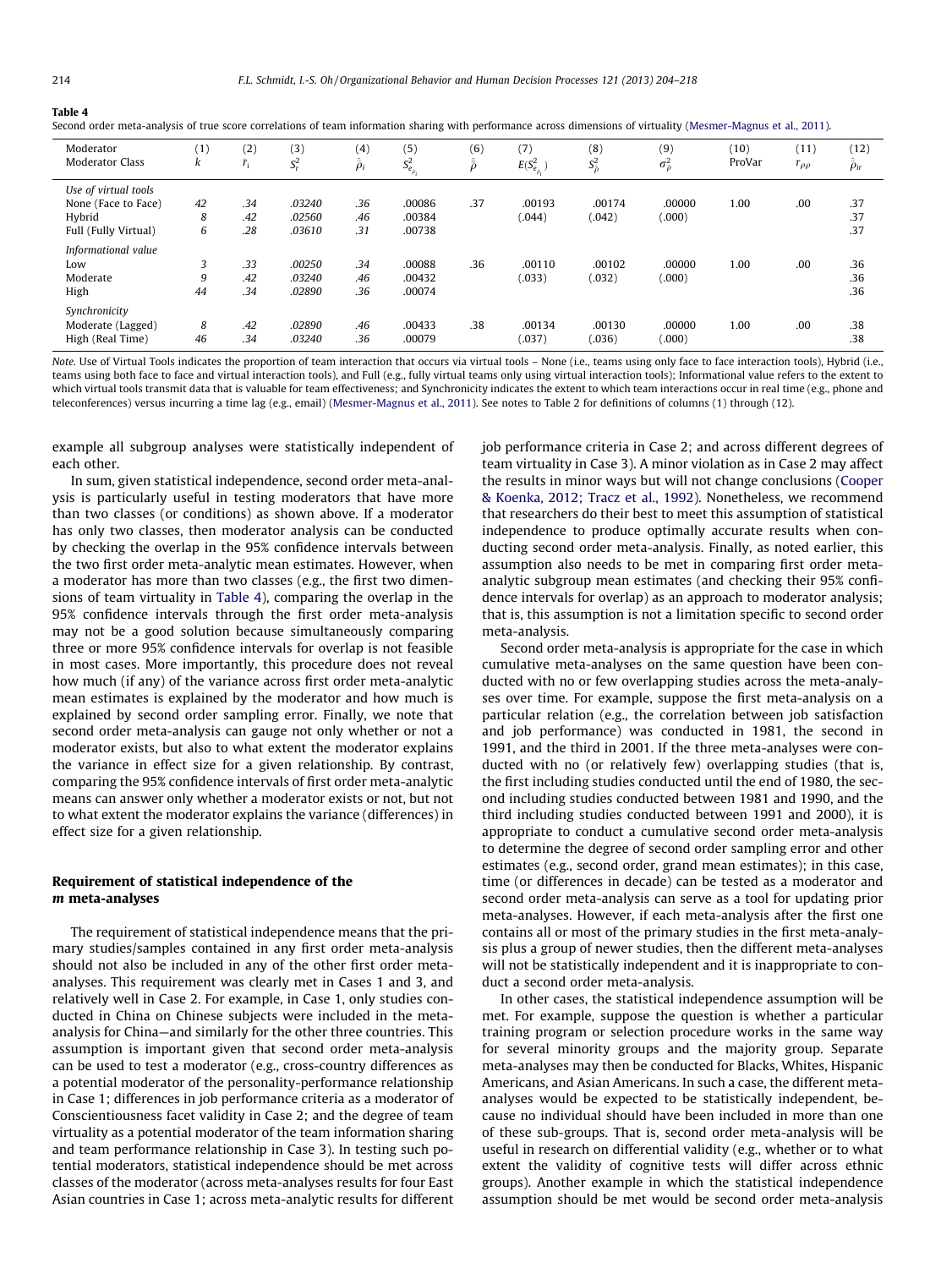of validity of personality measures between Europe (e.g., Salgado, 1997, 1998) and North America (e.g., Barrick & Mount, 1991; Hurtz & Donovan, 2000).<sup>5</sup> Other examples of statistically independent meta-analyses examining the same relation were provided in an earlier section. The reader can probably think of other such scenarios.

It may prove to be the case that a major value of second order meta-analysis will be the analysis of cross-cultural and cross-national validity generalization studies. For example, recent metaanalysis study by Li and Cropanazano (2009) compared the relationships between justice perceptions and other attitudinal outcomes (e.g., trust, commitment, satisfaction) between North America and East Asia. They conducted East Asian meta-analyses and compared the meta-analytic results with corresponding, pre-existing North American meta-analytic results (Colquitt, Conlon, Wesson, Porter, & Ng, 2001).What they compared (see their Table 2, p. 797) was sample size weighted observed correlations and their 95% conference intervals (CIs) for East Asia and North America. They concluded that there is no statistically significant difference between the two regions for some relationships (e.g., the procedural justice – turnover intention relationship) in that the two corresponding 95% CIs overlap. We believe that although well executed, the Li and Cropanazano (2009) meta-analysis would have been more informative if they had used the second order meta-analysis described in this paper using corrected correlations. (In fairness to the authors, we note that at the time they conducted their meta-analysis second order metaanalysis methods were not available.) Using second order metaanalysis, they could have provided the *degree*, rather than *dichotomy*, of true cross-cultural differences (=1 minus the proportion of crossregion variance due to second order sampling error) and some of the other important information shown in our Tables 2–4 (e.g., second order grand mean estimates and regressed estimates for country mean effect sizes).

Although it may go without saying, first order meta-analytic studies included in second order meta-analyses should all examine the same relationship, using ostensibly comparable measures and samples (e.g., self-report measures of Big Five traits, supervisor ratings of performance, employees), and comparable meta-analytic methods (see Spector, 2001, p. 23 for more details). Finally, all first order meta-analytic studies included in the second order metaanalyses should be of high quality and transparency and free of publication bias (Aytug, Rothstein, Zhou, & Kern, 2012; Kepes, Banks, McDaniel, & Whetzel, 2012). Ideally, the question of possible publication bias should be satisfactorily addressed in each first order meta-analysis, and this requirement is increasingly being imposed on published meta-analyses. However, where this has not been done, the researcher applying second order meta-analysis will need to consider the possibility of publication bias and may need to contact the authors of the first order meta-analysis to make this determination. The accuracy of the second order metaanalyses depends on the accuracy of the first order meta-analyses synthesized, whose accuracy in turn depends on the accuracy of the primary studies synthesized.

### Reporting standards for first order meta-analyses

In our presentation of the methods of second order meta-analysis, we defined the items of information from the first order metaanalyses that are needed for application of second order metaanalysis methods. For the sake of future cumulative research knowledge, it is critical that this information be reported. For bare bones second order meta-analyses, these include the variance of the observed correlations (which is sometimes not reported) and mean observed correlation (almost always reported). These are also the values that are critical for artifact distribution meta-analyses. When the first order meta-analyses have corrected each correlation individually, it is critical to report not only the mean corrected correlation (always reported), but also the variance of the corrected correlations (not always reported). Other values (such as *k*, the number of studies in the meta-analysis and the mean corrected correlation) are virtually always reported.

## Limitations and potential criticisms of second order meta-analysis

One limitation of second order meta-analysis methods is that the requirement for statistical independence of meta-analysis could limit the frequency with which the methods can be applied. The extent to which moderate violations of this assumption affect the results is unknown. Cooper and Koenka (2012), in discussing an older, cruder form of second order meta-analysis (our option 2, discussed earlier) suggest that minimizing the lack of independence might be sufficient to produce reasonably accurate results and they give several examples of such published second order meta-analyses. And, as noted earlier, Tracz et al. (1992) found that violations of independence had almost no effect on the results of first order meta-analyses. In general, we believe this is a question that will require further research to produce a definitive answer; more studies similar to the Tracz et al.'s (1992) study are needed. But even if it turns out that second order meta-analysis cannot be applied on a broad basis, it is important to note that a number of other procedures with limitations on frequency of use are well represented in the literature. These include methods for latent growth modeling (e.g., analysis of longitudinal data collected over multiple time periods), generalizablity theory of reliability, and a number of complex structural equation modeling (*SEM*) methods (e.g., multi-level *SEM*). In each case, the procedures are quite useful when they can be applied and this is viewed in the methodological literature as compensating for the fact that they cannot be applied frequently.

Second order meta-analysis is not directly concerned with the variability of study population correlations *within* each of the first order individual meta-analyses. To be sure, this within-meta-analysis variability (i.e., non-artifactual variability between-primary studies in first order meta-analyses) is taken into account mathematically in second order meta-analysis methods, as can be seen in Eqs. (5a)–(5c), (6a)–(6c), 7a, 7b, and 7c. However, a finding that second order sampling error accounts for all of the variability in the mean values across first order meta-analyses does not imply that population parameters do not vary within first order metaanalyses. Such a finding simply means that the *mean* values are equal across the different first order meta-analyses. For example, our finding that the mean meta-analytic operational validity for Conscientiousness is the same across four East Asian countries does not mean that this validity cannot vary somewhat across subpopulations within, say, within South Korea. If this is the case, this variability will be reflected in the results of the first order metaanalysis. It is the purpose of the original first order meta-analyses to address this non-artifactual between-primary-studies variability within each first order meta-analytic context. The purpose of

<sup>5</sup> In fact, we compared Hurtz and Donovan (2000) and Salgado (1998), both of which examined the criterion-related validity of self-report Big Five personality measures for predicting supervisor ratings of job performance in North America and Europe, respectively. Overall, our second order meta-analysis results clearly suggest that the operational validities of the Big Five personality measures (except for Agreeableness) are generalizable between North America and Europe; cross-regional differences are unlikely to moderate validity for most Big Five personality traits. It is interesting that Agreeableness does have a close to zero relationship with job performance in Europe, but not in North America. It is noted that we considered using Barrick and Mount (1991) instead of Hurtz and Donovan (2000), but unfortunately, Barrick and Mount (1991) did not report the observed variance (and SD) across validities, a necessary input to the second order meta-analysis, so we had to use Hurtz and Donovan (2000) instead. It is also noted that Salgado (1998) is an update of Salgado (1997) with larger numbers of validation studies. Detailed results are displayed in the Appendix A.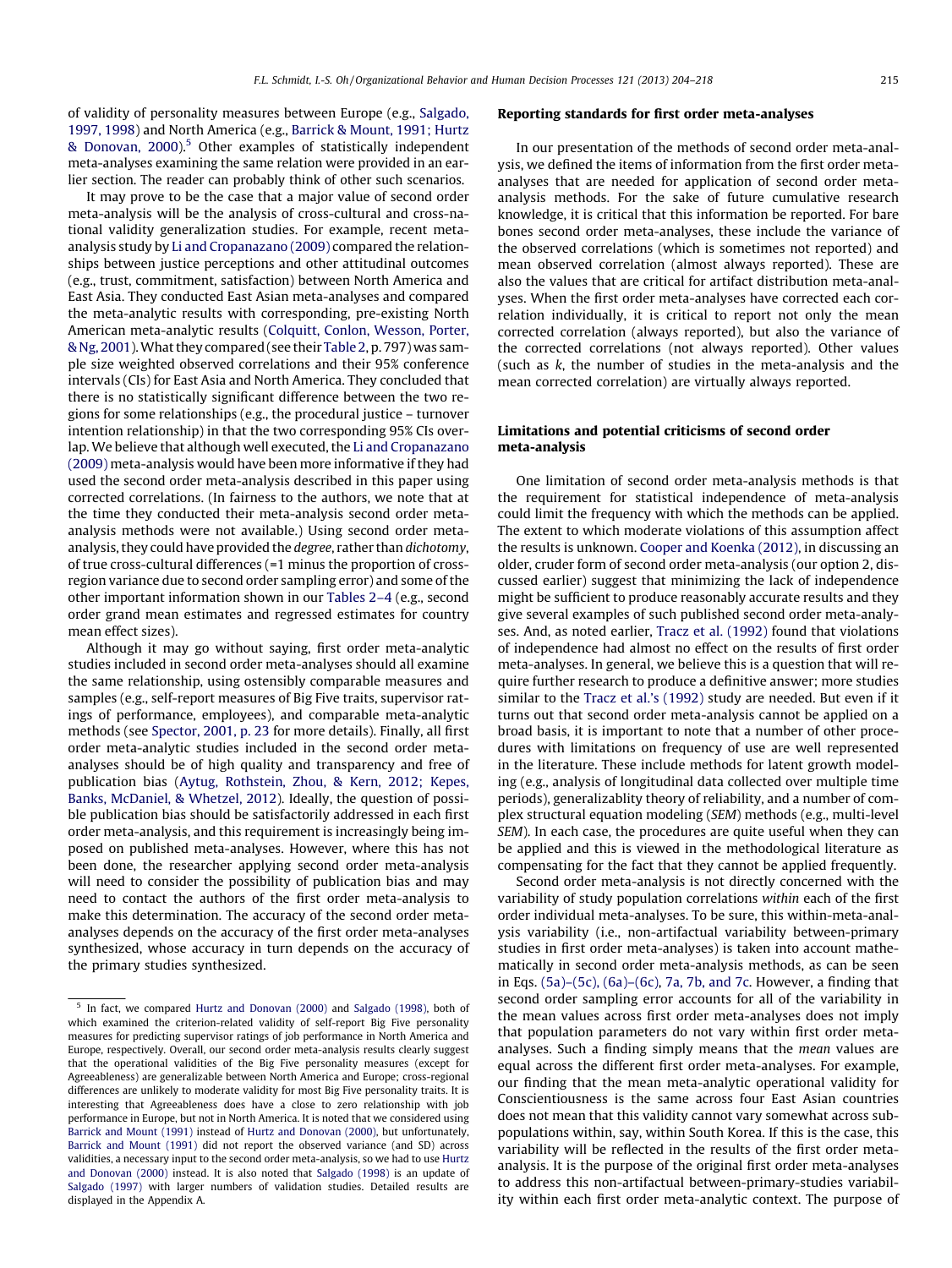second order meta-analysis is to gauge the true (i.e., non-artifactual) between-meta-analyses (e.g., cross-country, cross-region, cross-criterion, cross-setting) variability of mean effect size values of ostensibly the same relationship and to use this information to improve accuracy of estimation for each first order meta-analytic mean estimate.

A possible objection to second order meta-analysis is the following: Instead of second order meta-analysis, why not conduct an overall meta-analysis pooling all primary study data from all meta-analyses (which will yield the same grand mean as the second order meta-analysis), and then break out into sub-meta-analyses based on hypothesized moderators (which yields the same subgroup means as those used in the second order meta-analysis)? First, this is often an impossible or impractical alternative. For example, in all cases illustrated above, the primary studies used in all first order meta-analyses were not available. Some journals (e.g., *Journal of Applied Psychology*) in the fields of Organizational Behavior and Human Resource Management have only recently required that meta-analysts be transparent about their procedures and report all data from primary studies used in their meta-analysis (Aytug et al., 2012; Kepes et al., 2012). As mentioned, second order meta-analysis can be conducted using only first order metaanalytic results (*k*, mean observed *r*, mean corrected *r*, and variance across observed or corrected *r*s) and thus it can be applied to most if not all previous first order meta-analyses. Second, such omnibus meta-analyses typically have problems of lack of independence of subgroup meta-analyses. For example, in a typical validity generalization meta-analysis each primary study estimates validity for several ability measures. So the separate subgroup analyses for, say, verbal and quantitative ability are not independent. Third, and perhaps most important, this procedure does not allow one to estimate the variance (and the percentage of variance) across sub-group meta-analyses that is (and is not) due to second order sampling error variance, because second order sampling error variance is not computed (or computable) in the omnibus meta-analysis approach. This is because omnibus meta-analyses and their sub-group meta-analyses are both first order meta-analyses. For example, application of this approach to the Conscientiousness validity data in our first example would not have revealed that all the variance across the four East Asian countries in meta-analytic operational validity values was due to second order sampling error. Instead, the values would have been taken at face value. Likewise, it would not have been possible to improve the accuracy of the estimates of meta-analytic operational validity for the other Big Five measures for which not all the variance across countries was accounted for by second order sampling error. That is, the analysis shown in Tables 2–4 could not be performed. So the omnibus meta-analysis procedure is not a substitute for second order meta-analysis.

A variation on this objection is the following: Why not just conduct an omnibus, pooled meta-analysis along with sub-group meta-analyses based on hypothesized moderators and then look at the relative variances? The difference between the estimated population parameter variance in the omnibus meta-analysis and the average of this figure across the sub-group meta-analyses estimates the variance of the subgroup means (the variance of means across subgroup meta-analyses). This statement reflects the well known analysis of variance (ANOVA) principle that total variance is the sum of between group variance and average within group variance. However, knowing the variance of the subgroup means does not allow one to estimate how much of this variance is (or is not) due to second order sampling error and therefore does not allow computation of the proportion of this variance that is due to second order sampling error. As a result, the analyses presented in our example cannot be conducted. For example, if all the between-mean variance was accounted for by second order sampling error (as was the case with Conscientiousness in our first example application), there would be no way for one to know this. The procedure advocated here allows one to compute the percentage of *total variance* that is accounted for by between group variance in mean values, but this is not the same as the percentage of between-group variance in mean values that is due to second order sampling error variance. So again, this is a procedure that is not a substitute for second order meta-analysis.

Related to the aforementioned ANOVA principle, researchers may want to know whether the true (non-artifactual) betweengroup variance in mean (meta-analytic) values across subgroup meta-analyses is larger or smaller than the mean true (non-artifactual) within-group variance across the same subgroup meta-analyses. This is computed as the ratio of true between-group (i.e., between-meta-analyses) variance to average true within-group (i.e., within-meta-analyses) variance:

## Variance ratio for psychometric meta-analyses  $= \hat{\sigma}_{\bar{\rho}}^2 / E(S_\rho^2)$ ,

where the numerator is the estimated true between-meta-analyses variance in mean (meta-analytic) values across *m* first order metaanalyses (see Eqs. (6) and (7)) and the denominator is the weighted mean of the estimated true within-meta-analysis variance across *m* first order meta-analyses (see Eqs. (3) and (4)). Because most first order psychometric meta-analyses report true variance in the form of standard deviation  $(SD<sub>o</sub>)$ , this ratio can be computed in most cases. Given many readers' familiarity with the ANOVA principle, we have to caution against using this variance ratio (which is analogues to the *F* static) to determine statistical significance. This is problematic particularly because sample size (*m*) in this context is the number of the first order meta-analyses contributing to a second order meta-analysis. Further, we note that, like first order meta-analysis methods, second order meta-analysis methods presented here are also developed to overcome problems in statistical significance testing.

Another possible objection is this: Why not just compute a meta-regression in which coded hypothesized moderators are used to predict the primary study correlations pooled across all the first order meta-analyses? (These correlations can be either observed correlations, as in bare bones meta-analysis, or correlations corrected for measurement error.) This procedure fails for the same reason as above: The squared multiple correlation (after the appropriate adjustment for capitalization on chance) will reveal the percentage of the total variance that is accounted for by the hypothesized moderator or moderators. But it will not reveal the percentage of the variance in the mean values that is explained by second order sampling error, and therefore the analyses allowed by second order meta-analysis cannot be done. That is, one could again not obtain the information (e.g., true between-meta-analysis variance) presented in our examples in Tables 2–4. So this procedure is also not capable of being a substitute for second order meta-analysis.

## Conclusion

In conclusion, the methods of second order meta-analysis provide unique information that cannot be obtained using the more traditional methods of first order meta-analysis. The methods are particularly useful in conducting cross-culture generalization studies (i.e., synthesizing first order meta-analyses conducted in different countries for the same relationship) and meta-analytic moderator analyses (i.e., comparing first order meta-analytic results of the same relationship across different settings and/or groups). This unique information can be important from the point of view of cumulative knowledge and understanding, as illustrated in our empirical examples.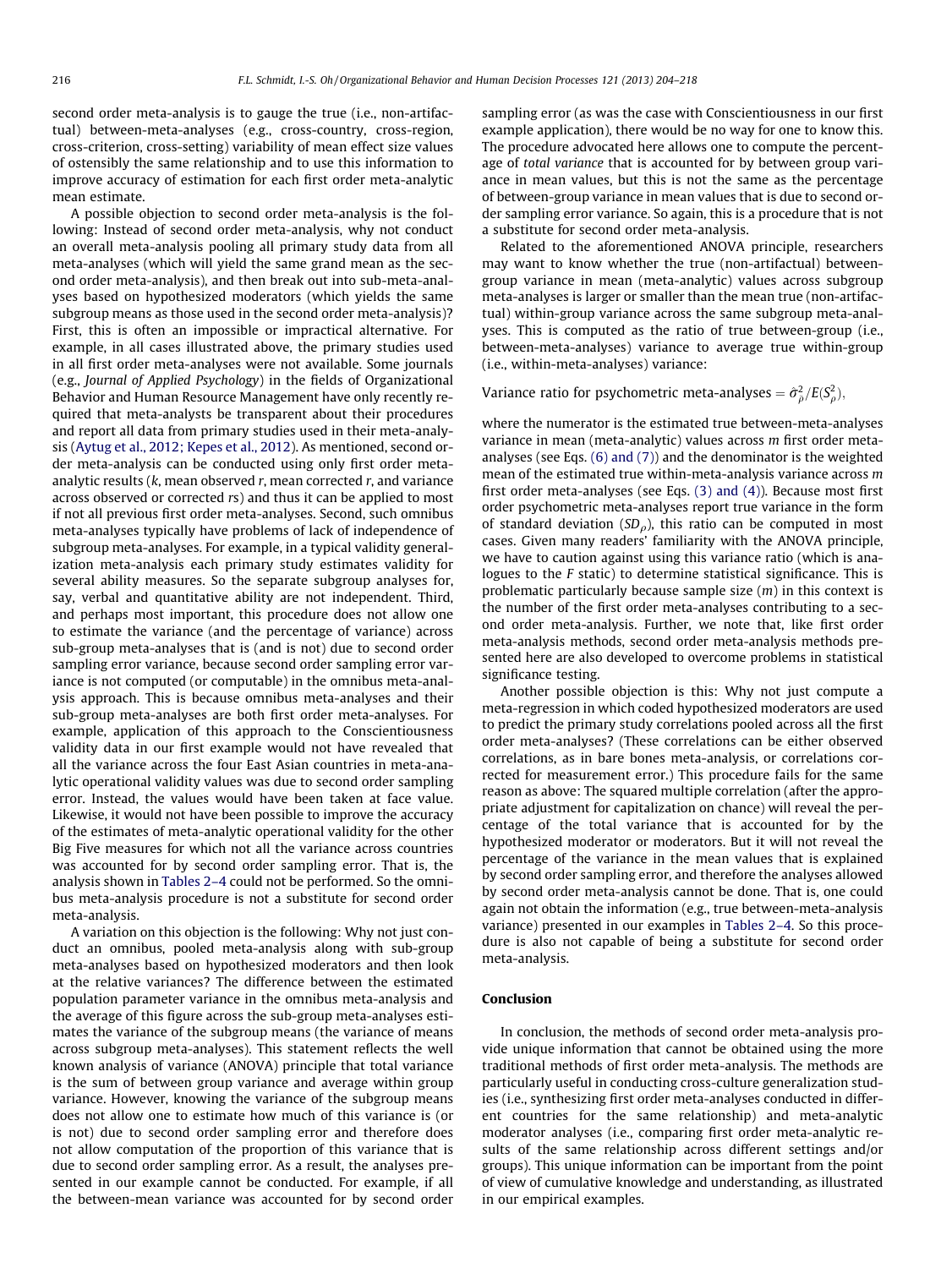## Appendix A.

Second order meta-analysis of operational validities of the Big Five personality measures between North America (Hurtz & Donovan, 2000) and Europe (Salgado, 1998).

| Predictor<br>Region                                   | (1)<br>k | (2)<br>$\bar{r}_i$ | (3)<br>$S_r^2$   | (4)<br>$\hat{\bar{\rho}}_i$ | (5)<br>$S^2_{e_{\hat{\rho}_i}}$ | (6)<br>$\hat{\bar{\rho}}$ | (7)<br>$E(S^2_{e_{\hat{p}_i}})$ | (8)<br>$S_{\hat{\rho}}^2$ | (9)<br>$\sigma_{\bar{\rho}}^2$ | (10)<br>ProVar | (11)<br>$r_{\rho\rho}$ | (12)<br>$\hat{\bar{\rho}}_{ir}$ |
|-------------------------------------------------------|----------|--------------------|------------------|-----------------------------|---------------------------------|---------------------------|---------------------------------|---------------------------|--------------------------------|----------------|------------------------|---------------------------------|
| Conscientiousness<br>North America<br>Europe          | 45<br>35 | .14<br>.09         | .01610<br>.01260 | .20<br>.12                  | .00073<br>.00064                | .16                       | .00068<br>(.026)                | .00159<br>(.040)          | .00091<br>(.030)               | .43            | .57                    | .18<br>.14                      |
| <b>Emotional Stability</b><br>North America<br>Europe | 37<br>49 | .09<br>.10         | .00840<br>.01120 | .13<br>.14                  | .00047<br>.00045                | .14                       | .00046<br>(.021)                | .00002<br>(.005)          | .00000<br>(.000)               | 1.00           | .00                    | .14<br>.14                      |
| Agreeableness<br>North America<br>Europe              | 40<br>37 | .07<br>.01         | .01080<br>.00770 | .11<br>.01                  | .00067<br>.00021                | .03                       | .00032<br>(.018)                | .00181<br>(.043)          | .00150<br>(.039)               | .17            | .83                    | .10<br>.01                      |
| Extraversion<br>North America<br>Europe               | 39<br>45 | .06<br>.07         | .01110<br>.01900 | .09<br>.09                  | .00064<br>.00070                | .09                       | .00067<br>(.026)                | .00000<br>(.000)          | .00000<br>(.000)               | 1.00           | .00                    | .09<br>.09                      |
| <i><b>Openness</b></i><br>North America<br>Europe     | 35<br>28 | .04<br>.04         | .00930<br>.00850 | .06<br>.05                  | .00060<br>.00047                | .05                       | .00053<br>(.023)                | .00002<br>.005)           | .00000<br>(000)                | 1.00           | .00                    | .05<br>.05                      |

*Note:* Columns (1) though (4) are input values (italicized) available from first order meta-analyses. (1) Number of samples; (2) Sample size weighted mean observed correlations; (3) Sample size weighted observed variance across observed correlations; (4) First order meta-analytic mean true-score correlation estimates; (5) Second order sampling error variance for each first order meta-analytic true score correlation estimate (see discussion of Eq. (7d)); (6) Second order, grand mean true score correlation estimates (Eq. (7b)); (7) Expected (average) second order sampling error variance (Eq. (7d)) and standard error (in parentheses); (8) Observed variance and *SD* (in parentheses) across first order mean true score correlation estimates (Eqs. (7a), (7b), and (7c)); (9) Estimated true variance and *SD* (in parentheses) across first order mean true score correlation estimates after expected second order sampling error variance is subtracted out from the observed variance (Eq. (7)); negative values are set to zero; (10) The proportion (percentage if multiplied by 100) of the observed variance across first order mean true score correlation estimates that is due to second order sampling error variance; values greater than 1 are set to 1; (11) The reliability of the first order meta-analytic true score correlation vectors; these values are computed as 1 minus the values in Column 10; (12) Regressed first order true score correlation estimates based on the reliability of the original true score correlation vectors shown in Column 11.

#### References

- Aguinis, H., Gottfredson, R. K., & Wright, T. A. (2011). Best-practice recommendations for estimating interaction effects using meta-analysis. *Journal of Organizational Behavior, 32*, 1033–1043.
- Aytug, Z. G., Rothstein, H. R., Zhou, W., & Kern, M. C. (2012). Revealed or concealed? Transparency of procedures, decisions, and judgment calls in meta-analyses. *Organizational Research Methods, 15*, 103–133.
- Bangert-Drowns, R. L. (1986). Review of developments in meta-analysis methods. *Psychological Bulletin, 99*, 388–399.
- Barrick, M. R., & Mount, M. K. (1991). The Big Five personality dimensions and job performance: A meta-analysis. *Personnel Psychology, 44*, 1–26.
- Barrick, M. R., Mount, M. K., & Judge, T. A. (2001). Personality and performance at the beginning of the new millennium: What do we know and where do we go next? *International Journal of Selection & Assessment, 9*, 9–30.
- Borenstein, M., Hedges, L. V., Higgins, J. P. T., & Rothstein, H. R. (2009). *Subgroup analyses*. *Introduction to meta-analysis*. Chichester, UK: Wiley.
- Brannick, M. T., Yang, L., & Cafri, G. (2011). Comparison of weights for meta-analysis of *r* and *d* under realistic conditions. *Organizational Research Methods, 14*, 587–607.
- Carlson, K. D., & Ji, F. X. (2011). Citing and building on meta-analytic findings: A review and recommendations. *Organizational Research Methods, 14*, 696–717.
- Chan, M. E., & Arvey, R. D. (2012). Meta-analysis and the development of knowledge. *Perspectives on Psychological Science, 7*, 79–92.
- Colquitt, J. A., Conlon, D. E., Wesson, M. J., Porter, C. O. L. H., & Ng, K. Y. (2001). Justice at the millennium: A meta-analytic review of 25 years of organizational justice research. *Journal Of Applied Psychology, 86*, 425–445.
- Combs, J. G., Liu, Y., Hall, A. T., & Ketchen, D. J. (2006). How much do high performance work practices matter? A meta-analysis of their effects on organizational performance. *Personnel Psychology, 59*, 501–528.
- Cooper, H., & Koenka, A. C. (2012). The overview of reviews: Unique challenges and opportunities when research syntheses are the principal elements of new integrative scholarship. *American Psychologist, 67*, 446–462.
- DeGeest, D., & Schmidt, F. L. (2010). The impact of research synthesis methods on industrial-organizational psychology: The road from pessimism to optimism about cumulative knowledge. *Research Synthesis Methods, 1*, 185–197.
- Dudley, N. M., Orvis, K. A., Lebiecki, J. E., & Cortina, J. M. (2006). A meta-analytic investigation of Conscientiousness in the prediction of job performance: Examining the intercorrelations and the incremental validities of narrow traits. *Journal of Applied Psychology, 91*, 40–57.

Ghiselli, E. E. (1964). *Theory of psychological measurement*. New York: McGraw-Hill. Hedges, L. V. (1994). Fixed effects models. In H. Cooper & L. V. Hedges (Eds.), *The handbook of research synthesis* (pp. 285–300). New York: Russell Sage Foundation.

- Hedges, L. V., & Olkin, I. (1985). *Statistical methods for meta-analysis*. London: Academic Press.
- Hofstede, G. (2010). The GLOBE debate: Back to relevance. *Journal of International Business Studies, 41*, 1339–1346.
- Hunter, J. E., & Schmidt, F. L. (2000). Fixed vs. random effects meta-analysis models: Implications for cumulative research knowledge. *International Journal of Selection and Assessment, 8*, 275–292.
- Hunter, J. E., & Schmidt, F. L. (2004). *Methods of meta-analysis: Correcting error and bias in research findings* (2nd ed.). Newbury Park, CA: Sage.
- Hurtz, G. M., & Donovan, J. J. (2000). Personality and job performance: The Big Five revisited. *Journal of Applied Psychology, 85*, 869–879.
- Johnson, J. W., Steel, P., Scherbaum, C. A., Hoffman, C. C., Jeanneret, P. R., & Foster, J. (2010). Validation is like motor oil: Synthetic is better. *Industrial and Organizational Psychology, 3*, 305–328.
- Kepes, S., Banks, G. C., McDaniel, M. A., & Whetzel, D. L. (2012). Publication bias in the organizational sciences. *Organizational Research Methods, 15*, 624–662.
- Li, A., & Cropanazano, R. (2009). Do East Asians respond more/less strongly to organizational justice than North Americans? A meta-analysis. *Journal of Management Studies, 46*, 787–805.
- Magnusson, D. (1966). *Test theory*. New York: Addison-Wesley.
- McDaniel, M. A. (2007). Validity generalization as a test validation approach. In S. M. McPhail (Ed.), *Alternative validation strategies* (pp. 159–180). San Francisco: Jossey Bass.
- Mesmer-Magnus, J. R., DeChurch, L. A., Jimenez, M. J., Wildman, J., & Shuffler, M. (2011). A meta-analytic examination of virtuality and information sharing in teams. *Organizational Behavior and Human Decision Processes, 115*, 214–225.
- Murphy, K. R., & Newman, D. A. (2003). The past, present, and future of validity generalization. In K. R. Murphy (Ed.), *Validity generalization* (pp. 403–424). Mahwah, NJ: Erlbaum Associates.
- Nunnally, J. C., & Bernstein, I. H. (1994). *Psychometric theory* (3rd ed.). New York: McGraw-Hill.
- Oh, I. -S. (2009). *The Five-Factor Model of personality and job performance in East Asia: A cross-cultural validity generalization study*. Unpublished doctoral dissertation. Iowa City, IA: University of Iowa.
- Podsakoff, P. M., Bommer, W. H., Podsakoff, N. P., & MacKenzie, S. B. (2006). Relationships between leader reward and punishment behavior and